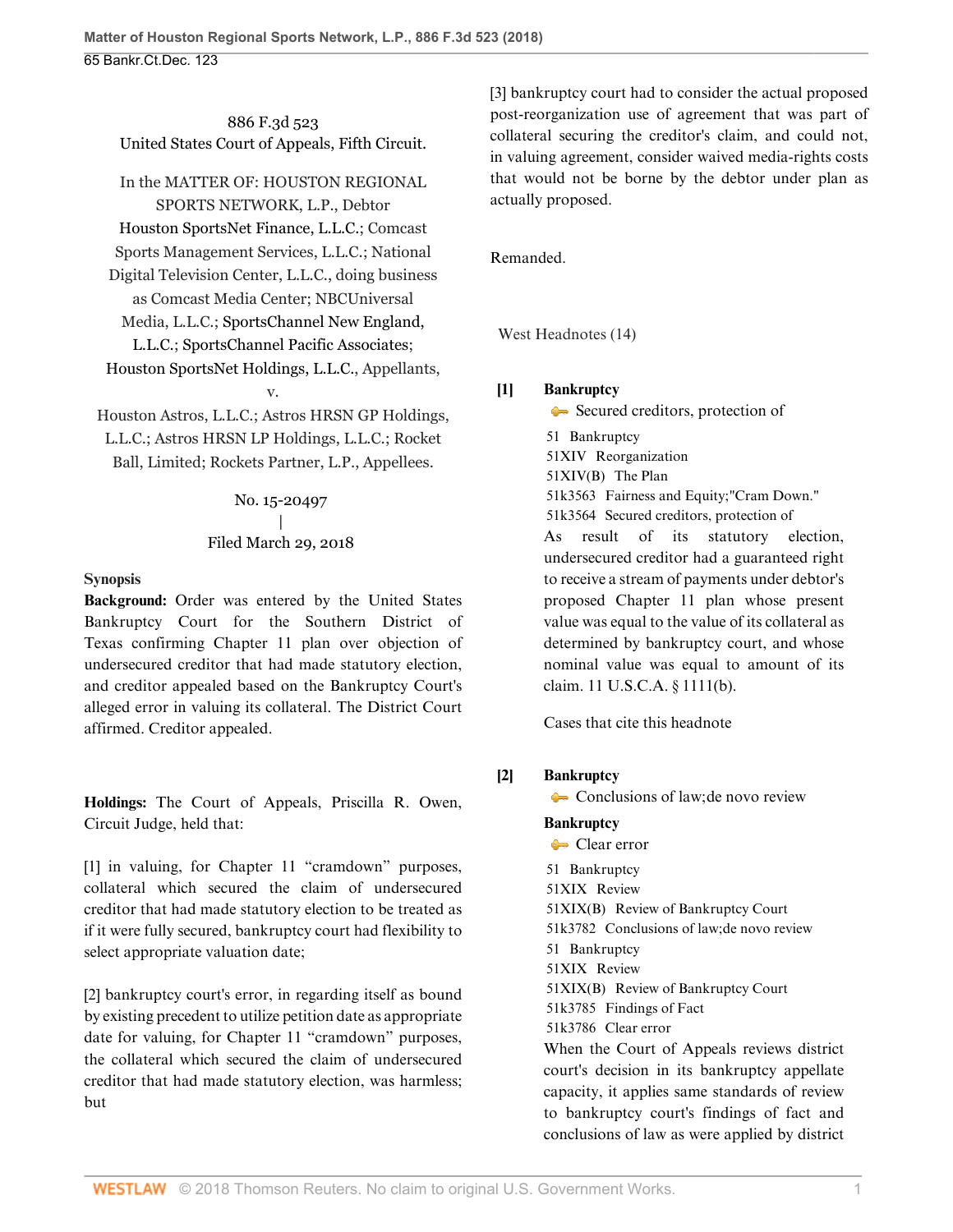court, reviewing bankruptcy court's findings of fact for clear error and bankruptcy court's conclusions of law de novo. [Fed. R. Bankr. P.](http://www.westlaw.com/Link/Document/FullText?findType=L&pubNum=1000611&cite=USFRBPR8013&originatingDoc=Id6fbb8b0338811e8a054a06708233710&refType=LQ&originationContext=document&vr=3.0&rs=cblt1.0&transitionType=DocumentItem&contextData=(sc.PubAlert)) [8013](http://www.westlaw.com/Link/Document/FullText?findType=L&pubNum=1000611&cite=USFRBPR8013&originatingDoc=Id6fbb8b0338811e8a054a06708233710&refType=LQ&originationContext=document&vr=3.0&rs=cblt1.0&transitionType=DocumentItem&contextData=(sc.PubAlert)).

[Cases that cite this headnote](http://www.westlaw.com/Link/RelatedInformation/DocHeadnoteLink?docGuid=Id6fbb8b0338811e8a054a06708233710&headnoteId=204418166300120180419122142&originationContext=document&vr=3.0&rs=cblt1.0&transitionType=CitingReferences&contextData=(sc.PubAlert))

#### <span id="page-1-2"></span>**[\[3\]](#page-5-1) [Bankruptcy](http://www.westlaw.com/Browse/Home/KeyNumber/51/View.html?docGuid=Id6fbb8b0338811e8a054a06708233710&originationContext=document&vr=3.0&rs=cblt1.0&transitionType=DocumentItem&contextData=(sc.PubAlert))**

[Conclusions of law; de novo review](http://www.westlaw.com/Browse/Home/KeyNumber/51k3782/View.html?docGuid=Id6fbb8b0338811e8a054a06708233710&originationContext=document&vr=3.0&rs=cblt1.0&transitionType=DocumentItem&contextData=(sc.PubAlert))

#### **[Bankruptcy](http://www.westlaw.com/Browse/Home/KeyNumber/51/View.html?docGuid=Id6fbb8b0338811e8a054a06708233710&originationContext=document&vr=3.0&rs=cblt1.0&transitionType=DocumentItem&contextData=(sc.PubAlert))**

**[Particular cases and issues](http://www.westlaw.com/Browse/Home/KeyNumber/51k3787/View.html?docGuid=Id6fbb8b0338811e8a054a06708233710&originationContext=document&vr=3.0&rs=cblt1.0&transitionType=DocumentItem&contextData=(sc.PubAlert))** [51](http://www.westlaw.com/Browse/Home/KeyNumber/51/View.html?docGuid=Id6fbb8b0338811e8a054a06708233710&originationContext=document&vr=3.0&rs=cblt1.0&transitionType=DocumentItem&contextData=(sc.PubAlert)) Bankruptcy [51XIX](http://www.westlaw.com/Browse/Home/KeyNumber/51XIX/View.html?docGuid=Id6fbb8b0338811e8a054a06708233710&originationContext=document&vr=3.0&rs=cblt1.0&transitionType=DocumentItem&contextData=(sc.PubAlert)) Review [51XIX\(B\)](http://www.westlaw.com/Browse/Home/KeyNumber/51XIX(B)/View.html?docGuid=Id6fbb8b0338811e8a054a06708233710&originationContext=document&vr=3.0&rs=cblt1.0&transitionType=DocumentItem&contextData=(sc.PubAlert)) Review of Bankruptcy Court [51k3782](http://www.westlaw.com/Browse/Home/KeyNumber/51k3782/View.html?docGuid=Id6fbb8b0338811e8a054a06708233710&originationContext=document&vr=3.0&rs=cblt1.0&transitionType=DocumentItem&contextData=(sc.PubAlert)) Conclusions of law; de novo review [51](http://www.westlaw.com/Browse/Home/KeyNumber/51/View.html?docGuid=Id6fbb8b0338811e8a054a06708233710&originationContext=document&vr=3.0&rs=cblt1.0&transitionType=DocumentItem&contextData=(sc.PubAlert)) Bankruptcy [51XIX](http://www.westlaw.com/Browse/Home/KeyNumber/51XIX/View.html?docGuid=Id6fbb8b0338811e8a054a06708233710&originationContext=document&vr=3.0&rs=cblt1.0&transitionType=DocumentItem&contextData=(sc.PubAlert)) Review [51XIX\(B\)](http://www.westlaw.com/Browse/Home/KeyNumber/51XIX(B)/View.html?docGuid=Id6fbb8b0338811e8a054a06708233710&originationContext=document&vr=3.0&rs=cblt1.0&transitionType=DocumentItem&contextData=(sc.PubAlert)) Review of Bankruptcy Court [51k3785](http://www.westlaw.com/Browse/Home/KeyNumber/51k3785/View.html?docGuid=Id6fbb8b0338811e8a054a06708233710&originationContext=document&vr=3.0&rs=cblt1.0&transitionType=DocumentItem&contextData=(sc.PubAlert)) Findings of Fact [51k3787](http://www.westlaw.com/Browse/Home/KeyNumber/51k3787/View.html?docGuid=Id6fbb8b0338811e8a054a06708233710&originationContext=document&vr=3.0&rs=cblt1.0&transitionType=DocumentItem&contextData=(sc.PubAlert)) Particular cases and issues Bankruptcy court's property valuations are determinations on mixed questions of law and fact, with the factual premises being subject to review for clear error, and the legal conclusions being subject to de novo review. [Fed. R. Bankr. P. 8013](http://www.westlaw.com/Link/Document/FullText?findType=L&pubNum=1000611&cite=USFRBPR8013&originatingDoc=Id6fbb8b0338811e8a054a06708233710&refType=LQ&originationContext=document&vr=3.0&rs=cblt1.0&transitionType=DocumentItem&contextData=(sc.PubAlert)).

[Cases that cite this headnote](http://www.westlaw.com/Link/RelatedInformation/DocHeadnoteLink?docGuid=Id6fbb8b0338811e8a054a06708233710&headnoteId=204418166300220180419122142&originationContext=document&vr=3.0&rs=cblt1.0&transitionType=CitingReferences&contextData=(sc.PubAlert))

### <span id="page-1-0"></span>**[\[4\]](#page-5-2) [Bankruptcy](http://www.westlaw.com/Browse/Home/KeyNumber/51/View.html?docGuid=Id6fbb8b0338811e8a054a06708233710&originationContext=document&vr=3.0&rs=cblt1.0&transitionType=DocumentItem&contextData=(sc.PubAlert))**

[Amount secured; partial security](http://www.westlaw.com/Browse/Home/KeyNumber/51k2852/View.html?docGuid=Id6fbb8b0338811e8a054a06708233710&originationContext=document&vr=3.0&rs=cblt1.0&transitionType=DocumentItem&contextData=(sc.PubAlert))

#### **[Bankruptcy](http://www.westlaw.com/Browse/Home/KeyNumber/51/View.html?docGuid=Id6fbb8b0338811e8a054a06708233710&originationContext=document&vr=3.0&rs=cblt1.0&transitionType=DocumentItem&contextData=(sc.PubAlert))**

[51](http://www.westlaw.com/Browse/Home/KeyNumber/51/View.html?docGuid=Id6fbb8b0338811e8a054a06708233710&originationContext=document&vr=3.0&rs=cblt1.0&transitionType=DocumentItem&contextData=(sc.PubAlert)) Bankruptcy

[Secured creditors, protection of](http://www.westlaw.com/Browse/Home/KeyNumber/51k3564/View.html?docGuid=Id6fbb8b0338811e8a054a06708233710&originationContext=document&vr=3.0&rs=cblt1.0&transitionType=DocumentItem&contextData=(sc.PubAlert))

[51VII](http://www.westlaw.com/Browse/Home/KeyNumber/51VII/View.html?docGuid=Id6fbb8b0338811e8a054a06708233710&originationContext=document&vr=3.0&rs=cblt1.0&transitionType=DocumentItem&contextData=(sc.PubAlert)) Claims [51VII\(B\)](http://www.westlaw.com/Browse/Home/KeyNumber/51VII(B)/View.html?docGuid=Id6fbb8b0338811e8a054a06708233710&originationContext=document&vr=3.0&rs=cblt1.0&transitionType=DocumentItem&contextData=(sc.PubAlert)) Secured Claims [51k2852](http://www.westlaw.com/Browse/Home/KeyNumber/51k2852/View.html?docGuid=Id6fbb8b0338811e8a054a06708233710&originationContext=document&vr=3.0&rs=cblt1.0&transitionType=DocumentItem&contextData=(sc.PubAlert)) Amount secured; partial security [51](http://www.westlaw.com/Browse/Home/KeyNumber/51/View.html?docGuid=Id6fbb8b0338811e8a054a06708233710&originationContext=document&vr=3.0&rs=cblt1.0&transitionType=DocumentItem&contextData=(sc.PubAlert)) Bankruptcy [51XIV](http://www.westlaw.com/Browse/Home/KeyNumber/51XIV/View.html?docGuid=Id6fbb8b0338811e8a054a06708233710&originationContext=document&vr=3.0&rs=cblt1.0&transitionType=DocumentItem&contextData=(sc.PubAlert)) Reorganization [51XIV\(B\)](http://www.westlaw.com/Browse/Home/KeyNumber/51XIV(B)/View.html?docGuid=Id6fbb8b0338811e8a054a06708233710&originationContext=document&vr=3.0&rs=cblt1.0&transitionType=DocumentItem&contextData=(sc.PubAlert)) The Plan [51k3563](http://www.westlaw.com/Browse/Home/KeyNumber/51k3563/View.html?docGuid=Id6fbb8b0338811e8a054a06708233710&originationContext=document&vr=3.0&rs=cblt1.0&transitionType=DocumentItem&contextData=(sc.PubAlert)) Fairness and Equity; "Cram Down." [51k3564](http://www.westlaw.com/Browse/Home/KeyNumber/51k3564/View.html?docGuid=Id6fbb8b0338811e8a054a06708233710&originationContext=document&vr=3.0&rs=cblt1.0&transitionType=DocumentItem&contextData=(sc.PubAlert)) Secured creditors, protection of In valuing, for Chapter 11 "cramdown" purposes, collateral which secured the claim of undersecured creditor that had made statutory election to be treated as if it were fully secured, bankruptcy court had flexibility to select appropriate valuation date, and did not have to select either the petition date or the

effective date of plan, as long as it took into account the purpose of the valuation and the proposed use or disposition of the collateral at issue. [11 U.S.C.A. §§ 1111\(b\),](http://www.westlaw.com/Link/Document/FullText?findType=L&pubNum=1000546&cite=11USCAS1111&originatingDoc=Id6fbb8b0338811e8a054a06708233710&refType=SP&originationContext=document&vr=3.0&rs=cblt1.0&transitionType=DocumentItem&contextData=(sc.PubAlert)#co_pp_a83b000018c76) [1129\(b\)\(2\)\(A\)](http://www.westlaw.com/Link/Document/FullText?findType=L&pubNum=1000546&cite=11USCAS1129&originatingDoc=Id6fbb8b0338811e8a054a06708233710&refType=SP&originationContext=document&vr=3.0&rs=cblt1.0&transitionType=DocumentItem&contextData=(sc.PubAlert)#co_pp_1eca000045f07).

[Cases that cite this headnote](http://www.westlaw.com/Link/RelatedInformation/DocHeadnoteLink?docGuid=Id6fbb8b0338811e8a054a06708233710&headnoteId=204418166300320180419122142&originationContext=document&vr=3.0&rs=cblt1.0&transitionType=CitingReferences&contextData=(sc.PubAlert))

### <span id="page-1-3"></span>**[\[5\]](#page-8-0) [Bankruptcy](http://www.westlaw.com/Browse/Home/KeyNumber/51/View.html?docGuid=Id6fbb8b0338811e8a054a06708233710&originationContext=document&vr=3.0&rs=cblt1.0&transitionType=DocumentItem&contextData=(sc.PubAlert))**

[Amount secured; partial security](http://www.westlaw.com/Browse/Home/KeyNumber/51k2852/View.html?docGuid=Id6fbb8b0338811e8a054a06708233710&originationContext=document&vr=3.0&rs=cblt1.0&transitionType=DocumentItem&contextData=(sc.PubAlert)) [51](http://www.westlaw.com/Browse/Home/KeyNumber/51/View.html?docGuid=Id6fbb8b0338811e8a054a06708233710&originationContext=document&vr=3.0&rs=cblt1.0&transitionType=DocumentItem&contextData=(sc.PubAlert)) Bankruptcy [51VII](http://www.westlaw.com/Browse/Home/KeyNumber/51VII/View.html?docGuid=Id6fbb8b0338811e8a054a06708233710&originationContext=document&vr=3.0&rs=cblt1.0&transitionType=DocumentItem&contextData=(sc.PubAlert)) Claims [51VII\(B\)](http://www.westlaw.com/Browse/Home/KeyNumber/51VII(B)/View.html?docGuid=Id6fbb8b0338811e8a054a06708233710&originationContext=document&vr=3.0&rs=cblt1.0&transitionType=DocumentItem&contextData=(sc.PubAlert)) Secured Claims [51k2852](http://www.westlaw.com/Browse/Home/KeyNumber/51k2852/View.html?docGuid=Id6fbb8b0338811e8a054a06708233710&originationContext=document&vr=3.0&rs=cblt1.0&transitionType=DocumentItem&contextData=(sc.PubAlert)) Amount secured; partial security Bankruptcy court can determine the appropriate date of collateral's valuation on case-by-case basis and need not resort to bright-line rule. [11 U.S.C.A. § 506\(a\).](http://www.westlaw.com/Link/Document/FullText?findType=L&pubNum=1000546&cite=11USCAS506&originatingDoc=Id6fbb8b0338811e8a054a06708233710&refType=SP&originationContext=document&vr=3.0&rs=cblt1.0&transitionType=DocumentItem&contextData=(sc.PubAlert)#co_pp_8b3b0000958a4)

[Cases that cite this headnote](http://www.westlaw.com/Link/RelatedInformation/DocHeadnoteLink?docGuid=Id6fbb8b0338811e8a054a06708233710&headnoteId=204418166300420180419122142&originationContext=document&vr=3.0&rs=cblt1.0&transitionType=CitingReferences&contextData=(sc.PubAlert))

## <span id="page-1-4"></span>**[\[6\]](#page-9-0) [Bankruptcy](http://www.westlaw.com/Browse/Home/KeyNumber/51/View.html?docGuid=Id6fbb8b0338811e8a054a06708233710&originationContext=document&vr=3.0&rs=cblt1.0&transitionType=DocumentItem&contextData=(sc.PubAlert))**

[Amount secured; partial security](http://www.westlaw.com/Browse/Home/KeyNumber/51k2852/View.html?docGuid=Id6fbb8b0338811e8a054a06708233710&originationContext=document&vr=3.0&rs=cblt1.0&transitionType=DocumentItem&contextData=(sc.PubAlert))

#### **[Bankruptcy](http://www.westlaw.com/Browse/Home/KeyNumber/51/View.html?docGuid=Id6fbb8b0338811e8a054a06708233710&originationContext=document&vr=3.0&rs=cblt1.0&transitionType=DocumentItem&contextData=(sc.PubAlert))**

[Secured creditors, protection of](http://www.westlaw.com/Browse/Home/KeyNumber/51k3564/View.html?docGuid=Id6fbb8b0338811e8a054a06708233710&originationContext=document&vr=3.0&rs=cblt1.0&transitionType=DocumentItem&contextData=(sc.PubAlert)) [51](http://www.westlaw.com/Browse/Home/KeyNumber/51/View.html?docGuid=Id6fbb8b0338811e8a054a06708233710&originationContext=document&vr=3.0&rs=cblt1.0&transitionType=DocumentItem&contextData=(sc.PubAlert)) Bankruptcy [51VII](http://www.westlaw.com/Browse/Home/KeyNumber/51VII/View.html?docGuid=Id6fbb8b0338811e8a054a06708233710&originationContext=document&vr=3.0&rs=cblt1.0&transitionType=DocumentItem&contextData=(sc.PubAlert)) Claims [51VII\(B\)](http://www.westlaw.com/Browse/Home/KeyNumber/51VII(B)/View.html?docGuid=Id6fbb8b0338811e8a054a06708233710&originationContext=document&vr=3.0&rs=cblt1.0&transitionType=DocumentItem&contextData=(sc.PubAlert)) Secured Claims [51k2852](http://www.westlaw.com/Browse/Home/KeyNumber/51k2852/View.html?docGuid=Id6fbb8b0338811e8a054a06708233710&originationContext=document&vr=3.0&rs=cblt1.0&transitionType=DocumentItem&contextData=(sc.PubAlert)) Amount secured; partial security [51](http://www.westlaw.com/Browse/Home/KeyNumber/51/View.html?docGuid=Id6fbb8b0338811e8a054a06708233710&originationContext=document&vr=3.0&rs=cblt1.0&transitionType=DocumentItem&contextData=(sc.PubAlert)) Bankruptcy [51XIV](http://www.westlaw.com/Browse/Home/KeyNumber/51XIV/View.html?docGuid=Id6fbb8b0338811e8a054a06708233710&originationContext=document&vr=3.0&rs=cblt1.0&transitionType=DocumentItem&contextData=(sc.PubAlert)) Reorganization [51XIV\(B\)](http://www.westlaw.com/Browse/Home/KeyNumber/51XIV(B)/View.html?docGuid=Id6fbb8b0338811e8a054a06708233710&originationContext=document&vr=3.0&rs=cblt1.0&transitionType=DocumentItem&contextData=(sc.PubAlert)) The Plan [51k3563](http://www.westlaw.com/Browse/Home/KeyNumber/51k3563/View.html?docGuid=Id6fbb8b0338811e8a054a06708233710&originationContext=document&vr=3.0&rs=cblt1.0&transitionType=DocumentItem&contextData=(sc.PubAlert)) Fairness and Equity; "Cram Down." [51k3564](http://www.westlaw.com/Browse/Home/KeyNumber/51k3564/View.html?docGuid=Id6fbb8b0338811e8a054a06708233710&originationContext=document&vr=3.0&rs=cblt1.0&transitionType=DocumentItem&contextData=(sc.PubAlert)) Secured creditors, protection of Flexible approach that bankruptcy court is to apply in selecting an appropriate date to value creditor's collateral for Chapter 11 "cramdown" purposes allows court to take into account the development of the proceedings, as value of collateral may vary dramatically based on its proposed use under any given plan. [11 U.S.C.A. § 1129\(b\)\(2\)\(A\).](http://www.westlaw.com/Link/Document/FullText?findType=L&pubNum=1000546&cite=11USCAS1129&originatingDoc=Id6fbb8b0338811e8a054a06708233710&refType=SP&originationContext=document&vr=3.0&rs=cblt1.0&transitionType=DocumentItem&contextData=(sc.PubAlert)#co_pp_1eca000045f07)

[Cases that cite this headnote](http://www.westlaw.com/Link/RelatedInformation/DocHeadnoteLink?docGuid=Id6fbb8b0338811e8a054a06708233710&headnoteId=204418166300620180419122142&originationContext=document&vr=3.0&rs=cblt1.0&transitionType=CitingReferences&contextData=(sc.PubAlert))

### <span id="page-1-1"></span>**[\[7\]](#page-9-1) [Bankruptcy](http://www.westlaw.com/Browse/Home/KeyNumber/51/View.html?docGuid=Id6fbb8b0338811e8a054a06708233710&originationContext=document&vr=3.0&rs=cblt1.0&transitionType=DocumentItem&contextData=(sc.PubAlert))**

**[Harmless error](http://www.westlaw.com/Browse/Home/KeyNumber/51k3788/View.html?docGuid=Id6fbb8b0338811e8a054a06708233710&originationContext=document&vr=3.0&rs=cblt1.0&transitionType=DocumentItem&contextData=(sc.PubAlert))** [51](http://www.westlaw.com/Browse/Home/KeyNumber/51/View.html?docGuid=Id6fbb8b0338811e8a054a06708233710&originationContext=document&vr=3.0&rs=cblt1.0&transitionType=DocumentItem&contextData=(sc.PubAlert)) Bankruptcy [51XIX](http://www.westlaw.com/Browse/Home/KeyNumber/51XIX/View.html?docGuid=Id6fbb8b0338811e8a054a06708233710&originationContext=document&vr=3.0&rs=cblt1.0&transitionType=DocumentItem&contextData=(sc.PubAlert)) Review [51XIX\(B\)](http://www.westlaw.com/Browse/Home/KeyNumber/51XIX(B)/View.html?docGuid=Id6fbb8b0338811e8a054a06708233710&originationContext=document&vr=3.0&rs=cblt1.0&transitionType=DocumentItem&contextData=(sc.PubAlert)) Review of Bankruptcy Court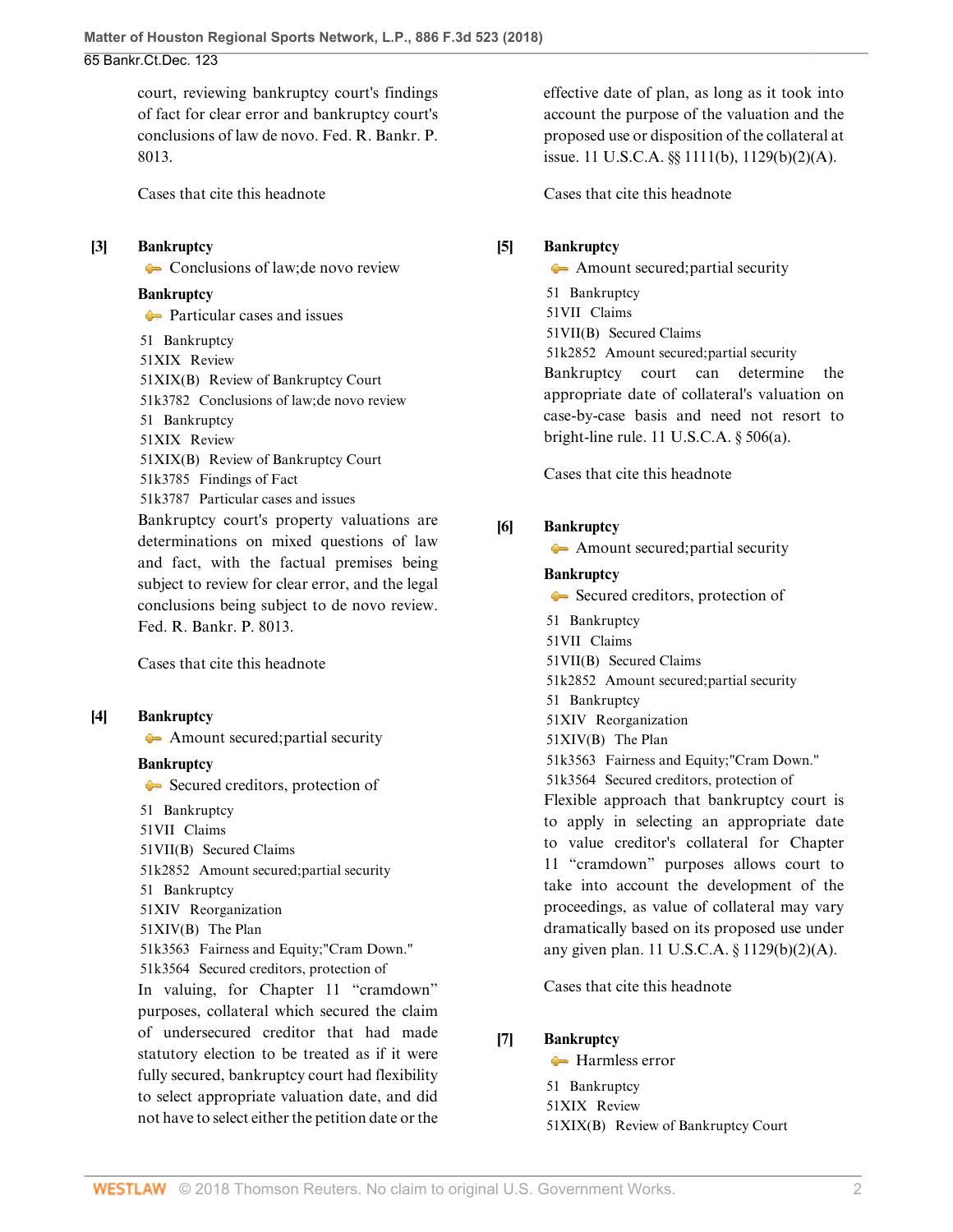[51k3788](http://www.westlaw.com/Browse/Home/KeyNumber/51k3788/View.html?docGuid=Id6fbb8b0338811e8a054a06708233710&originationContext=document&vr=3.0&rs=cblt1.0&transitionType=DocumentItem&contextData=(sc.PubAlert)) Harmless error

Bankruptcy court's error, in regarding itself as bound by existing precedent to utilize petition date as appropriate date for valuing, for Chapter 11 "cramdown" purposes, the collateral which secured the claim of undersecured creditor that had made statutory election, was mere harmless error, where bankruptcy court stated that, even under a flexible approach, it would still have used petition date to value the collateral. [11](http://www.westlaw.com/Link/Document/FullText?findType=L&pubNum=1000546&cite=11USCAS1111&originatingDoc=Id6fbb8b0338811e8a054a06708233710&refType=SP&originationContext=document&vr=3.0&rs=cblt1.0&transitionType=DocumentItem&contextData=(sc.PubAlert)#co_pp_a83b000018c76) [U.S.C.A. §§ 1111\(b\),](http://www.westlaw.com/Link/Document/FullText?findType=L&pubNum=1000546&cite=11USCAS1111&originatingDoc=Id6fbb8b0338811e8a054a06708233710&refType=SP&originationContext=document&vr=3.0&rs=cblt1.0&transitionType=DocumentItem&contextData=(sc.PubAlert)#co_pp_a83b000018c76) [1129\(b\)\(2\)\(A\)](http://www.westlaw.com/Link/Document/FullText?findType=L&pubNum=1000546&cite=11USCAS1129&originatingDoc=Id6fbb8b0338811e8a054a06708233710&refType=SP&originationContext=document&vr=3.0&rs=cblt1.0&transitionType=DocumentItem&contextData=(sc.PubAlert)#co_pp_1eca000045f07).

[Cases that cite this headnote](http://www.westlaw.com/Link/RelatedInformation/DocHeadnoteLink?docGuid=Id6fbb8b0338811e8a054a06708233710&headnoteId=204418166300720180419122142&originationContext=document&vr=3.0&rs=cblt1.0&transitionType=CitingReferences&contextData=(sc.PubAlert))

#### <span id="page-2-0"></span>**[\[8\]](#page-9-2) [Bankruptcy](http://www.westlaw.com/Browse/Home/KeyNumber/51/View.html?docGuid=Id6fbb8b0338811e8a054a06708233710&originationContext=document&vr=3.0&rs=cblt1.0&transitionType=DocumentItem&contextData=(sc.PubAlert))**

[Amount secured; partial security](http://www.westlaw.com/Browse/Home/KeyNumber/51k2852/View.html?docGuid=Id6fbb8b0338811e8a054a06708233710&originationContext=document&vr=3.0&rs=cblt1.0&transitionType=DocumentItem&contextData=(sc.PubAlert))

#### **[Bankruptcy](http://www.westlaw.com/Browse/Home/KeyNumber/51/View.html?docGuid=Id6fbb8b0338811e8a054a06708233710&originationContext=document&vr=3.0&rs=cblt1.0&transitionType=DocumentItem&contextData=(sc.PubAlert))**

[Secured creditors, protection of](http://www.westlaw.com/Browse/Home/KeyNumber/51k3564/View.html?docGuid=Id6fbb8b0338811e8a054a06708233710&originationContext=document&vr=3.0&rs=cblt1.0&transitionType=DocumentItem&contextData=(sc.PubAlert)) [51](http://www.westlaw.com/Browse/Home/KeyNumber/51/View.html?docGuid=Id6fbb8b0338811e8a054a06708233710&originationContext=document&vr=3.0&rs=cblt1.0&transitionType=DocumentItem&contextData=(sc.PubAlert)) Bankruptcy [51VII](http://www.westlaw.com/Browse/Home/KeyNumber/51VII/View.html?docGuid=Id6fbb8b0338811e8a054a06708233710&originationContext=document&vr=3.0&rs=cblt1.0&transitionType=DocumentItem&contextData=(sc.PubAlert)) Claims [51VII\(B\)](http://www.westlaw.com/Browse/Home/KeyNumber/51VII(B)/View.html?docGuid=Id6fbb8b0338811e8a054a06708233710&originationContext=document&vr=3.0&rs=cblt1.0&transitionType=DocumentItem&contextData=(sc.PubAlert)) Secured Claims [51k2852](http://www.westlaw.com/Browse/Home/KeyNumber/51k2852/View.html?docGuid=Id6fbb8b0338811e8a054a06708233710&originationContext=document&vr=3.0&rs=cblt1.0&transitionType=DocumentItem&contextData=(sc.PubAlert)) Amount secured; partial security [51](http://www.westlaw.com/Browse/Home/KeyNumber/51/View.html?docGuid=Id6fbb8b0338811e8a054a06708233710&originationContext=document&vr=3.0&rs=cblt1.0&transitionType=DocumentItem&contextData=(sc.PubAlert)) Bankruptcy [51XIV](http://www.westlaw.com/Browse/Home/KeyNumber/51XIV/View.html?docGuid=Id6fbb8b0338811e8a054a06708233710&originationContext=document&vr=3.0&rs=cblt1.0&transitionType=DocumentItem&contextData=(sc.PubAlert)) Reorganization [51XIV\(B\)](http://www.westlaw.com/Browse/Home/KeyNumber/51XIV(B)/View.html?docGuid=Id6fbb8b0338811e8a054a06708233710&originationContext=document&vr=3.0&rs=cblt1.0&transitionType=DocumentItem&contextData=(sc.PubAlert)) The Plan [51k3563](http://www.westlaw.com/Browse/Home/KeyNumber/51k3563/View.html?docGuid=Id6fbb8b0338811e8a054a06708233710&originationContext=document&vr=3.0&rs=cblt1.0&transitionType=DocumentItem&contextData=(sc.PubAlert)) Fairness and Equity; "Cram Down." [51k3564](http://www.westlaw.com/Browse/Home/KeyNumber/51k3564/View.html?docGuid=Id6fbb8b0338811e8a054a06708233710&originationContext=document&vr=3.0&rs=cblt1.0&transitionType=DocumentItem&contextData=(sc.PubAlert)) Secured creditors, protection of In valuing, for Chapter 11 "cramdown" purposes, agreement that was part of collateral securing the claim of undersecured creditor that had made statutory election, an agreement under which a local cable television company had agreed to pay fee to bankrupt sports network for carrying network's content on its cable systems, bankruptcy court had to consider the actual proposed postreorganization use of agreement, and could not, in valuing agreement, consider waived media-rights costs that would not be borne by the debtor-network under plan as actually proposed. [11 U.S.C.A. §§ 506\(a\)](http://www.westlaw.com/Link/Document/FullText?findType=L&pubNum=1000546&cite=11USCAS506&originatingDoc=Id6fbb8b0338811e8a054a06708233710&refType=SP&originationContext=document&vr=3.0&rs=cblt1.0&transitionType=DocumentItem&contextData=(sc.PubAlert)#co_pp_8b3b0000958a4), [1111\(b\),](http://www.westlaw.com/Link/Document/FullText?findType=L&pubNum=1000546&cite=11USCAS1111&originatingDoc=Id6fbb8b0338811e8a054a06708233710&refType=SP&originationContext=document&vr=3.0&rs=cblt1.0&transitionType=DocumentItem&contextData=(sc.PubAlert)#co_pp_a83b000018c76) [1129\(b\)\(2\)\(A\).](http://www.westlaw.com/Link/Document/FullText?findType=L&pubNum=1000546&cite=11USCAS1129&originatingDoc=Id6fbb8b0338811e8a054a06708233710&refType=SP&originationContext=document&vr=3.0&rs=cblt1.0&transitionType=DocumentItem&contextData=(sc.PubAlert)#co_pp_1eca000045f07)

[Cases that cite this headnote](http://www.westlaw.com/Link/RelatedInformation/DocHeadnoteLink?docGuid=Id6fbb8b0338811e8a054a06708233710&headnoteId=204418166301320180419122142&originationContext=document&vr=3.0&rs=cblt1.0&transitionType=CitingReferences&contextData=(sc.PubAlert))

### <span id="page-2-1"></span>**[\[9\]](#page-9-3) [Bankruptcy](http://www.westlaw.com/Browse/Home/KeyNumber/51/View.html?docGuid=Id6fbb8b0338811e8a054a06708233710&originationContext=document&vr=3.0&rs=cblt1.0&transitionType=DocumentItem&contextData=(sc.PubAlert))**

- [Amount secured; partial security](http://www.westlaw.com/Browse/Home/KeyNumber/51k2852/View.html?docGuid=Id6fbb8b0338811e8a054a06708233710&originationContext=document&vr=3.0&rs=cblt1.0&transitionType=DocumentItem&contextData=(sc.PubAlert))
- [51](http://www.westlaw.com/Browse/Home/KeyNumber/51/View.html?docGuid=Id6fbb8b0338811e8a054a06708233710&originationContext=document&vr=3.0&rs=cblt1.0&transitionType=DocumentItem&contextData=(sc.PubAlert)) Bankruptcy

[51VII](http://www.westlaw.com/Browse/Home/KeyNumber/51VII/View.html?docGuid=Id6fbb8b0338811e8a054a06708233710&originationContext=document&vr=3.0&rs=cblt1.0&transitionType=DocumentItem&contextData=(sc.PubAlert)) Claims [51VII\(B\)](http://www.westlaw.com/Browse/Home/KeyNumber/51VII(B)/View.html?docGuid=Id6fbb8b0338811e8a054a06708233710&originationContext=document&vr=3.0&rs=cblt1.0&transitionType=DocumentItem&contextData=(sc.PubAlert)) Secured Claims [51k2852](http://www.westlaw.com/Browse/Home/KeyNumber/51k2852/View.html?docGuid=Id6fbb8b0338811e8a054a06708233710&originationContext=document&vr=3.0&rs=cblt1.0&transitionType=DocumentItem&contextData=(sc.PubAlert)) Amount secured; partial security Bankruptcy court collateral valuations must be based on actual use. [11 U.S.C.A. § 506\(a\)](http://www.westlaw.com/Link/Document/FullText?findType=L&pubNum=1000546&cite=11USCAS506&originatingDoc=Id6fbb8b0338811e8a054a06708233710&refType=SP&originationContext=document&vr=3.0&rs=cblt1.0&transitionType=DocumentItem&contextData=(sc.PubAlert)#co_pp_8b3b0000958a4).

[Cases that cite this headnote](http://www.westlaw.com/Link/RelatedInformation/DocHeadnoteLink?docGuid=Id6fbb8b0338811e8a054a06708233710&headnoteId=204418166300820180419122142&originationContext=document&vr=3.0&rs=cblt1.0&transitionType=CitingReferences&contextData=(sc.PubAlert))

## <span id="page-2-2"></span>**[\[10\]](#page-10-0) [Bankruptcy](http://www.westlaw.com/Browse/Home/KeyNumber/51/View.html?docGuid=Id6fbb8b0338811e8a054a06708233710&originationContext=document&vr=3.0&rs=cblt1.0&transitionType=DocumentItem&contextData=(sc.PubAlert))**

[Amount secured; partial security](http://www.westlaw.com/Browse/Home/KeyNumber/51k2852/View.html?docGuid=Id6fbb8b0338811e8a054a06708233710&originationContext=document&vr=3.0&rs=cblt1.0&transitionType=DocumentItem&contextData=(sc.PubAlert))

### **[Bankruptcy](http://www.westlaw.com/Browse/Home/KeyNumber/51/View.html?docGuid=Id6fbb8b0338811e8a054a06708233710&originationContext=document&vr=3.0&rs=cblt1.0&transitionType=DocumentItem&contextData=(sc.PubAlert))**

[Secured creditors, protection of](http://www.westlaw.com/Browse/Home/KeyNumber/51k3564/View.html?docGuid=Id6fbb8b0338811e8a054a06708233710&originationContext=document&vr=3.0&rs=cblt1.0&transitionType=DocumentItem&contextData=(sc.PubAlert)) [51](http://www.westlaw.com/Browse/Home/KeyNumber/51/View.html?docGuid=Id6fbb8b0338811e8a054a06708233710&originationContext=document&vr=3.0&rs=cblt1.0&transitionType=DocumentItem&contextData=(sc.PubAlert)) Bankruptcy [51VII](http://www.westlaw.com/Browse/Home/KeyNumber/51VII/View.html?docGuid=Id6fbb8b0338811e8a054a06708233710&originationContext=document&vr=3.0&rs=cblt1.0&transitionType=DocumentItem&contextData=(sc.PubAlert)) Claims [51VII\(B\)](http://www.westlaw.com/Browse/Home/KeyNumber/51VII(B)/View.html?docGuid=Id6fbb8b0338811e8a054a06708233710&originationContext=document&vr=3.0&rs=cblt1.0&transitionType=DocumentItem&contextData=(sc.PubAlert)) Secured Claims [51k2852](http://www.westlaw.com/Browse/Home/KeyNumber/51k2852/View.html?docGuid=Id6fbb8b0338811e8a054a06708233710&originationContext=document&vr=3.0&rs=cblt1.0&transitionType=DocumentItem&contextData=(sc.PubAlert)) Amount secured; partial security [51](http://www.westlaw.com/Browse/Home/KeyNumber/51/View.html?docGuid=Id6fbb8b0338811e8a054a06708233710&originationContext=document&vr=3.0&rs=cblt1.0&transitionType=DocumentItem&contextData=(sc.PubAlert)) Bankruptcy [51XIV](http://www.westlaw.com/Browse/Home/KeyNumber/51XIV/View.html?docGuid=Id6fbb8b0338811e8a054a06708233710&originationContext=document&vr=3.0&rs=cblt1.0&transitionType=DocumentItem&contextData=(sc.PubAlert)) Reorganization [51XIV\(B\)](http://www.westlaw.com/Browse/Home/KeyNumber/51XIV(B)/View.html?docGuid=Id6fbb8b0338811e8a054a06708233710&originationContext=document&vr=3.0&rs=cblt1.0&transitionType=DocumentItem&contextData=(sc.PubAlert)) The Plan [51k3563](http://www.westlaw.com/Browse/Home/KeyNumber/51k3563/View.html?docGuid=Id6fbb8b0338811e8a054a06708233710&originationContext=document&vr=3.0&rs=cblt1.0&transitionType=DocumentItem&contextData=(sc.PubAlert)) Fairness and Equity; "Cram Down." [51k3564](http://www.westlaw.com/Browse/Home/KeyNumber/51k3564/View.html?docGuid=Id6fbb8b0338811e8a054a06708233710&originationContext=document&vr=3.0&rs=cblt1.0&transitionType=DocumentItem&contextData=(sc.PubAlert)) Secured creditors, protection of Bankruptcy court's conduct when valuing, for Chapter 11 "cramdown" purposes, an agreement that was part of collateral securing the undersecured claim of creditor that had made statutory election, in subtracting from value of this collateral waived media-rights costs that would never be paid and that would not benefit creditor, was in nature of impermissible surcharge. [11 U.S.C.A. §§](http://www.westlaw.com/Link/Document/FullText?findType=L&pubNum=1000546&cite=11USCAS506&originatingDoc=Id6fbb8b0338811e8a054a06708233710&refType=LQ&originationContext=document&vr=3.0&rs=cblt1.0&transitionType=DocumentItem&contextData=(sc.PubAlert)) [506\(a, c\),](http://www.westlaw.com/Link/Document/FullText?findType=L&pubNum=1000546&cite=11USCAS506&originatingDoc=Id6fbb8b0338811e8a054a06708233710&refType=LQ&originationContext=document&vr=3.0&rs=cblt1.0&transitionType=DocumentItem&contextData=(sc.PubAlert)) [1111\(b\)](http://www.westlaw.com/Link/Document/FullText?findType=L&pubNum=1000546&cite=11USCAS1111&originatingDoc=Id6fbb8b0338811e8a054a06708233710&refType=SP&originationContext=document&vr=3.0&rs=cblt1.0&transitionType=DocumentItem&contextData=(sc.PubAlert)#co_pp_a83b000018c76), [1129\(b\)\(2\)\(A\).](http://www.westlaw.com/Link/Document/FullText?findType=L&pubNum=1000546&cite=11USCAS1129&originatingDoc=Id6fbb8b0338811e8a054a06708233710&refType=SP&originationContext=document&vr=3.0&rs=cblt1.0&transitionType=DocumentItem&contextData=(sc.PubAlert)#co_pp_1eca000045f07)

[Cases that cite this headnote](http://www.westlaw.com/Link/RelatedInformation/DocHeadnoteLink?docGuid=Id6fbb8b0338811e8a054a06708233710&headnoteId=204418166300920180419122142&originationContext=document&vr=3.0&rs=cblt1.0&transitionType=CitingReferences&contextData=(sc.PubAlert))

## <span id="page-2-3"></span>**[\[11\]](#page-10-1) [Bankruptcy](http://www.westlaw.com/Browse/Home/KeyNumber/51/View.html?docGuid=Id6fbb8b0338811e8a054a06708233710&originationContext=document&vr=3.0&rs=cblt1.0&transitionType=DocumentItem&contextData=(sc.PubAlert))**

**[Liability of Security for Expense of](http://www.westlaw.com/Browse/Home/KeyNumber/51k2854/View.html?docGuid=Id6fbb8b0338811e8a054a06708233710&originationContext=document&vr=3.0&rs=cblt1.0&transitionType=DocumentItem&contextData=(sc.PubAlert))** [Preservation or Disposition](http://www.westlaw.com/Browse/Home/KeyNumber/51k2854/View.html?docGuid=Id6fbb8b0338811e8a054a06708233710&originationContext=document&vr=3.0&rs=cblt1.0&transitionType=DocumentItem&contextData=(sc.PubAlert)) [51](http://www.westlaw.com/Browse/Home/KeyNumber/51/View.html?docGuid=Id6fbb8b0338811e8a054a06708233710&originationContext=document&vr=3.0&rs=cblt1.0&transitionType=DocumentItem&contextData=(sc.PubAlert)) Bankruptcy [51VII](http://www.westlaw.com/Browse/Home/KeyNumber/51VII/View.html?docGuid=Id6fbb8b0338811e8a054a06708233710&originationContext=document&vr=3.0&rs=cblt1.0&transitionType=DocumentItem&contextData=(sc.PubAlert)) Claims [51VII\(B\)](http://www.westlaw.com/Browse/Home/KeyNumber/51VII(B)/View.html?docGuid=Id6fbb8b0338811e8a054a06708233710&originationContext=document&vr=3.0&rs=cblt1.0&transitionType=DocumentItem&contextData=(sc.PubAlert)) Secured Claims [51k2854](http://www.westlaw.com/Browse/Home/KeyNumber/51k2854/View.html?docGuid=Id6fbb8b0338811e8a054a06708233710&originationContext=document&vr=3.0&rs=cblt1.0&transitionType=DocumentItem&contextData=(sc.PubAlert)) Liability of Security for Expense of Preservation or Disposition [51k2854\(1\)](http://www.westlaw.com/Browse/Home/KeyNumber/51k2854(1)/View.html?docGuid=Id6fbb8b0338811e8a054a06708233710&originationContext=document&vr=3.0&rs=cblt1.0&transitionType=DocumentItem&contextData=(sc.PubAlert)) In general General rule in bankruptcy is that administrative expenses cannot be satisfied out of creditors' collateral, but must be borne out of the unencumbered assets of the estate. [11 U.S.C.A. § 503\(b\).](http://www.westlaw.com/Link/Document/FullText?findType=L&pubNum=1000546&cite=11USCAS503&originatingDoc=Id6fbb8b0338811e8a054a06708233710&refType=SP&originationContext=document&vr=3.0&rs=cblt1.0&transitionType=DocumentItem&contextData=(sc.PubAlert)#co_pp_a83b000018c76)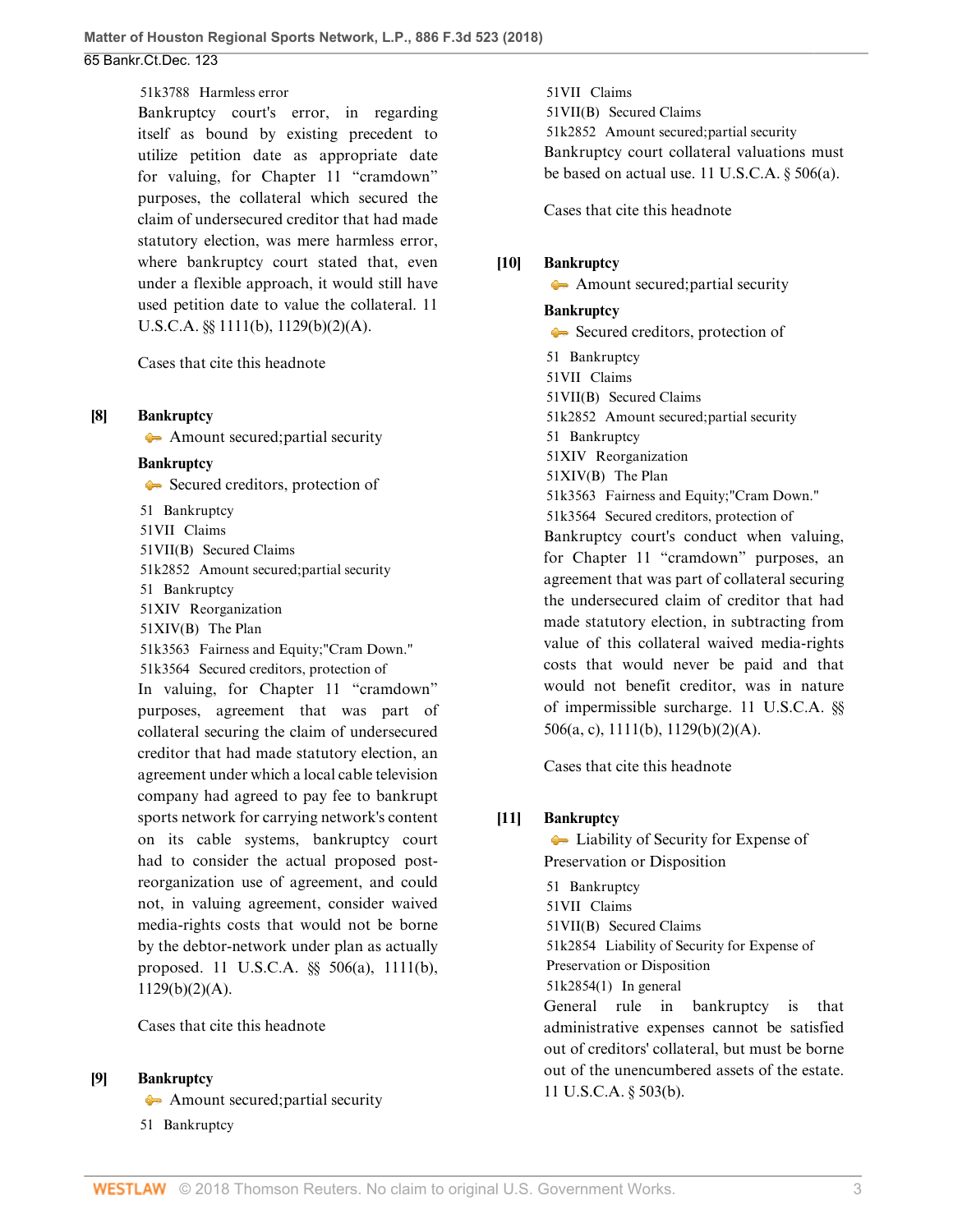[Cases that cite this headnote](http://www.westlaw.com/Link/RelatedInformation/DocHeadnoteLink?docGuid=Id6fbb8b0338811e8a054a06708233710&headnoteId=204418166301020180419122142&originationContext=document&vr=3.0&rs=cblt1.0&transitionType=CitingReferences&contextData=(sc.PubAlert))

#### <span id="page-3-1"></span>**[\[12\]](#page-10-2) [Bankruptcy](http://www.westlaw.com/Browse/Home/KeyNumber/51/View.html?docGuid=Id6fbb8b0338811e8a054a06708233710&originationContext=document&vr=3.0&rs=cblt1.0&transitionType=DocumentItem&contextData=(sc.PubAlert))**

[Benefit to creditor, in general](http://www.westlaw.com/Browse/Home/KeyNumber/51k2854(2)/View.html?docGuid=Id6fbb8b0338811e8a054a06708233710&originationContext=document&vr=3.0&rs=cblt1.0&transitionType=DocumentItem&contextData=(sc.PubAlert))

[51](http://www.westlaw.com/Browse/Home/KeyNumber/51/View.html?docGuid=Id6fbb8b0338811e8a054a06708233710&originationContext=document&vr=3.0&rs=cblt1.0&transitionType=DocumentItem&contextData=(sc.PubAlert)) Bankruptcy [51VII](http://www.westlaw.com/Browse/Home/KeyNumber/51VII/View.html?docGuid=Id6fbb8b0338811e8a054a06708233710&originationContext=document&vr=3.0&rs=cblt1.0&transitionType=DocumentItem&contextData=(sc.PubAlert)) Claims [51VII\(B\)](http://www.westlaw.com/Browse/Home/KeyNumber/51VII(B)/View.html?docGuid=Id6fbb8b0338811e8a054a06708233710&originationContext=document&vr=3.0&rs=cblt1.0&transitionType=DocumentItem&contextData=(sc.PubAlert)) Secured Claims [51k2854](http://www.westlaw.com/Browse/Home/KeyNumber/51k2854/View.html?docGuid=Id6fbb8b0338811e8a054a06708233710&originationContext=document&vr=3.0&rs=cblt1.0&transitionType=DocumentItem&contextData=(sc.PubAlert)) Liability of Security for Expense of Preservation or Disposition [51k2854\(2\)](http://www.westlaw.com/Browse/Home/KeyNumber/51k2854(2)/View.html?docGuid=Id6fbb8b0338811e8a054a06708233710&originationContext=document&vr=3.0&rs=cblt1.0&transitionType=DocumentItem&contextData=(sc.PubAlert)) Benefit to creditor, in general There is a narrow exception to the general rule that administrative expenses may not be satisfied out of creditors' collateral, which allows for recovery of expenditures out of a creditor's collateral if the expenses are (1) necessary, (2) reasonable, and (3) benefit the creditor. [11 U.S.C.A. § 506\(c\)](http://www.westlaw.com/Link/Document/FullText?findType=L&pubNum=1000546&cite=11USCAS506&originatingDoc=Id6fbb8b0338811e8a054a06708233710&refType=SP&originationContext=document&vr=3.0&rs=cblt1.0&transitionType=DocumentItem&contextData=(sc.PubAlert)#co_pp_4b24000003ba5).

[Cases that cite this headnote](http://www.westlaw.com/Link/RelatedInformation/DocHeadnoteLink?docGuid=Id6fbb8b0338811e8a054a06708233710&headnoteId=204418166301420180419122142&originationContext=document&vr=3.0&rs=cblt1.0&transitionType=CitingReferences&contextData=(sc.PubAlert))

### <span id="page-3-2"></span>**[\[13\]](#page-10-3) [Bankruptcy](http://www.westlaw.com/Browse/Home/KeyNumber/51/View.html?docGuid=Id6fbb8b0338811e8a054a06708233710&originationContext=document&vr=3.0&rs=cblt1.0&transitionType=DocumentItem&contextData=(sc.PubAlert))**

[Benefit to creditor, in general](http://www.westlaw.com/Browse/Home/KeyNumber/51k2854(2)/View.html?docGuid=Id6fbb8b0338811e8a054a06708233710&originationContext=document&vr=3.0&rs=cblt1.0&transitionType=DocumentItem&contextData=(sc.PubAlert))

[51](http://www.westlaw.com/Browse/Home/KeyNumber/51/View.html?docGuid=Id6fbb8b0338811e8a054a06708233710&originationContext=document&vr=3.0&rs=cblt1.0&transitionType=DocumentItem&contextData=(sc.PubAlert)) Bankruptcy

[51VII](http://www.westlaw.com/Browse/Home/KeyNumber/51VII/View.html?docGuid=Id6fbb8b0338811e8a054a06708233710&originationContext=document&vr=3.0&rs=cblt1.0&transitionType=DocumentItem&contextData=(sc.PubAlert)) Claims

[51VII\(B\)](http://www.westlaw.com/Browse/Home/KeyNumber/51VII(B)/View.html?docGuid=Id6fbb8b0338811e8a054a06708233710&originationContext=document&vr=3.0&rs=cblt1.0&transitionType=DocumentItem&contextData=(sc.PubAlert)) Secured Claims

[51k2854](http://www.westlaw.com/Browse/Home/KeyNumber/51k2854/View.html?docGuid=Id6fbb8b0338811e8a054a06708233710&originationContext=document&vr=3.0&rs=cblt1.0&transitionType=DocumentItem&contextData=(sc.PubAlert)) Liability of Security for Expense of

Preservation or Disposition

[51k2854\(2\)](http://www.westlaw.com/Browse/Home/KeyNumber/51k2854(2)/View.html?docGuid=Id6fbb8b0338811e8a054a06708233710&originationContext=document&vr=3.0&rs=cblt1.0&transitionType=DocumentItem&contextData=(sc.PubAlert)) Benefit to creditor, in general For administrative expenditures to benefit a secured creditor, as required for such expenses to be surcharged against creditor's collateral, the expenses must be directly related to preserving or enhancing the encumbered property. [11 U.S.C.A. § 506\(c\).](http://www.westlaw.com/Link/Document/FullText?findType=L&pubNum=1000546&cite=11USCAS506&originatingDoc=Id6fbb8b0338811e8a054a06708233710&refType=SP&originationContext=document&vr=3.0&rs=cblt1.0&transitionType=DocumentItem&contextData=(sc.PubAlert)#co_pp_4b24000003ba5)

[Cases that cite this headnote](http://www.westlaw.com/Link/RelatedInformation/DocHeadnoteLink?docGuid=Id6fbb8b0338811e8a054a06708233710&headnoteId=204418166301120180419122142&originationContext=document&vr=3.0&rs=cblt1.0&transitionType=CitingReferences&contextData=(sc.PubAlert))

### <span id="page-3-3"></span>**[\[14\]](#page-10-4) [Bankruptcy](http://www.westlaw.com/Browse/Home/KeyNumber/51/View.html?docGuid=Id6fbb8b0338811e8a054a06708233710&originationContext=document&vr=3.0&rs=cblt1.0&transitionType=DocumentItem&contextData=(sc.PubAlert))**

[Benefit to creditor, in general](http://www.westlaw.com/Browse/Home/KeyNumber/51k2854(2)/View.html?docGuid=Id6fbb8b0338811e8a054a06708233710&originationContext=document&vr=3.0&rs=cblt1.0&transitionType=DocumentItem&contextData=(sc.PubAlert)) [51](http://www.westlaw.com/Browse/Home/KeyNumber/51/View.html?docGuid=Id6fbb8b0338811e8a054a06708233710&originationContext=document&vr=3.0&rs=cblt1.0&transitionType=DocumentItem&contextData=(sc.PubAlert)) Bankruptcy [51VII](http://www.westlaw.com/Browse/Home/KeyNumber/51VII/View.html?docGuid=Id6fbb8b0338811e8a054a06708233710&originationContext=document&vr=3.0&rs=cblt1.0&transitionType=DocumentItem&contextData=(sc.PubAlert)) Claims [51VII\(B\)](http://www.westlaw.com/Browse/Home/KeyNumber/51VII(B)/View.html?docGuid=Id6fbb8b0338811e8a054a06708233710&originationContext=document&vr=3.0&rs=cblt1.0&transitionType=DocumentItem&contextData=(sc.PubAlert)) Secured Claims [51k2854](http://www.westlaw.com/Browse/Home/KeyNumber/51k2854/View.html?docGuid=Id6fbb8b0338811e8a054a06708233710&originationContext=document&vr=3.0&rs=cblt1.0&transitionType=DocumentItem&contextData=(sc.PubAlert)) Liability of Security for Expense of Preservation or Disposition [51k2854\(2\)](http://www.westlaw.com/Browse/Home/KeyNumber/51k2854(2)/View.html?docGuid=Id6fbb8b0338811e8a054a06708233710&originationContext=document&vr=3.0&rs=cblt1.0&transitionType=DocumentItem&contextData=(sc.PubAlert)) Benefit to creditor, in general While costs incurred to preserve the value of bankruptcy estate are not categorically excluded from the costs that may be surcharged against creditor's collateral, there must be a determination of how much benefit the secured creditor actually received. [11](http://www.westlaw.com/Link/Document/FullText?findType=L&pubNum=1000546&cite=11USCAS506&originatingDoc=Id6fbb8b0338811e8a054a06708233710&refType=SP&originationContext=document&vr=3.0&rs=cblt1.0&transitionType=DocumentItem&contextData=(sc.PubAlert)#co_pp_4b24000003ba5) [U.S.C.A. § 506\(c\).](http://www.westlaw.com/Link/Document/FullText?findType=L&pubNum=1000546&cite=11USCAS506&originatingDoc=Id6fbb8b0338811e8a054a06708233710&refType=SP&originationContext=document&vr=3.0&rs=cblt1.0&transitionType=DocumentItem&contextData=(sc.PubAlert)#co_pp_4b24000003ba5)

[Cases that cite this headnote](http://www.westlaw.com/Link/RelatedInformation/DocHeadnoteLink?docGuid=Id6fbb8b0338811e8a054a06708233710&headnoteId=204418166301220180419122142&originationContext=document&vr=3.0&rs=cblt1.0&transitionType=CitingReferences&contextData=(sc.PubAlert))

Appeal from the United States District Court for the Southern District of Texas

#### **Attorneys and Law Firms**

[Howard Morris Shapiro,](http://www.westlaw.com/Link/Document/FullText?findType=h&pubNum=176284&cite=0261315901&originatingDoc=Id6fbb8b0338811e8a054a06708233710&refType=RQ&originationContext=document&vr=3.0&rs=cblt1.0&transitionType=DocumentItem&contextData=(sc.PubAlert)) [Arthur Joseph Burke,](http://www.westlaw.com/Link/Document/FullText?findType=h&pubNum=176284&cite=0242617501&originatingDoc=Id6fbb8b0338811e8a054a06708233710&refType=RQ&originationContext=document&vr=3.0&rs=cblt1.0&transitionType=DocumentItem&contextData=(sc.PubAlert)) [Danielle](http://www.westlaw.com/Link/Document/FullText?findType=h&pubNum=176284&cite=0329906201&originatingDoc=Id6fbb8b0338811e8a054a06708233710&refType=RQ&originationContext=document&vr=3.0&rs=cblt1.0&transitionType=DocumentItem&contextData=(sc.PubAlert)) [Mary Spinelli,](http://www.westlaw.com/Link/Document/FullText?findType=h&pubNum=176284&cite=0329906201&originatingDoc=Id6fbb8b0338811e8a054a06708233710&refType=RQ&originationContext=document&vr=3.0&rs=cblt1.0&transitionType=DocumentItem&contextData=(sc.PubAlert)) WilmerHale, L.L.P., Washington, DC, [Arthur Joseph Burke,](http://www.westlaw.com/Link/Document/FullText?findType=h&pubNum=176284&cite=0242617501&originatingDoc=Id6fbb8b0338811e8a054a06708233710&refType=RQ&originationContext=document&vr=3.0&rs=cblt1.0&transitionType=DocumentItem&contextData=(sc.PubAlert)) [Timothy Graulich,](http://www.westlaw.com/Link/Document/FullText?findType=h&pubNum=176284&cite=0325229001&originatingDoc=Id6fbb8b0338811e8a054a06708233710&refType=RQ&originationContext=document&vr=3.0&rs=cblt1.0&transitionType=DocumentItem&contextData=(sc.PubAlert)) [Dana Seshens](http://www.westlaw.com/Link/Document/FullText?findType=h&pubNum=176284&cite=0334339701&originatingDoc=Id6fbb8b0338811e8a054a06708233710&refType=RQ&originationContext=document&vr=3.0&rs=cblt1.0&transitionType=DocumentItem&contextData=(sc.PubAlert)), Davis, Polk & Wardwell, L.L.P., New York, NY, [Vincent](http://www.westlaw.com/Link/Document/FullText?findType=h&pubNum=176284&cite=0294108801&originatingDoc=Id6fbb8b0338811e8a054a06708233710&refType=RQ&originationContext=document&vr=3.0&rs=cblt1.0&transitionType=DocumentItem&contextData=(sc.PubAlert)) [P. Slusher](http://www.westlaw.com/Link/Document/FullText?findType=h&pubNum=176284&cite=0294108801&originatingDoc=Id6fbb8b0338811e8a054a06708233710&refType=RQ&originationContext=document&vr=3.0&rs=cblt1.0&transitionType=DocumentItem&contextData=(sc.PubAlert)), DLA Piper, L.L.P. (US), Dallas, TX, for Appellants.

[John Caviness O'Quinn](http://www.westlaw.com/Link/Document/FullText?findType=h&pubNum=176284&cite=0363332101&originatingDoc=Id6fbb8b0338811e8a054a06708233710&refType=RQ&originationContext=document&vr=3.0&rs=cblt1.0&transitionType=DocumentItem&contextData=(sc.PubAlert)), [Devin Anderson](http://www.westlaw.com/Link/Document/FullText?findType=h&pubNum=176284&cite=0488931199&originatingDoc=Id6fbb8b0338811e8a054a06708233710&refType=RQ&originationContext=document&vr=3.0&rs=cblt1.0&transitionType=DocumentItem&contextData=(sc.PubAlert)), [Paul M.](http://www.westlaw.com/Link/Document/FullText?findType=h&pubNum=176284&cite=0243218601&originatingDoc=Id6fbb8b0338811e8a054a06708233710&refType=RQ&originationContext=document&vr=3.0&rs=cblt1.0&transitionType=DocumentItem&contextData=(sc.PubAlert)) [Basta,](http://www.westlaw.com/Link/Document/FullText?findType=h&pubNum=176284&cite=0243218601&originatingDoc=Id6fbb8b0338811e8a054a06708233710&refType=RQ&originationContext=document&vr=3.0&rs=cblt1.0&transitionType=DocumentItem&contextData=(sc.PubAlert)) [Judson S. Brown](http://www.westlaw.com/Link/Document/FullText?findType=h&pubNum=176284&cite=0358542101&originatingDoc=Id6fbb8b0338811e8a054a06708233710&refType=RQ&originationContext=document&vr=3.0&rs=cblt1.0&transitionType=DocumentItem&contextData=(sc.PubAlert)), Kirkland & Ellis, L.L.P., Washington, DC, for Appellees HOUSTON ASTROS, L.L.C., ASTROS HRSN GP HOLDINGS, L.L.C., ASTROS HRSN LP HOLDINGS, L.L.C.

[Alan Shore Gover](http://www.westlaw.com/Link/Document/FullText?findType=h&pubNum=176284&cite=0185406401&originatingDoc=Id6fbb8b0338811e8a054a06708233710&refType=RQ&originationContext=document&vr=3.0&rs=cblt1.0&transitionType=DocumentItem&contextData=(sc.PubAlert)), White & Case, L.L.P., New York, NY, [Roberto J. Kampfner,](http://www.westlaw.com/Link/Document/FullText?findType=h&pubNum=176284&cite=0140495301&originatingDoc=Id6fbb8b0338811e8a054a06708233710&refType=RQ&originationContext=document&vr=3.0&rs=cblt1.0&transitionType=DocumentItem&contextData=(sc.PubAlert)) White & Case, L.L.P., Los Angeles, CA, for Appellees.

Before [WIENER,](http://www.westlaw.com/Link/Document/FullText?findType=h&pubNum=176284&cite=0226128401&originatingDoc=Id6fbb8b0338811e8a054a06708233710&refType=RQ&originationContext=document&vr=3.0&rs=cblt1.0&transitionType=DocumentItem&contextData=(sc.PubAlert)) [PRADO](http://www.westlaw.com/Link/Document/FullText?findType=h&pubNum=176284&cite=0197176801&originatingDoc=Id6fbb8b0338811e8a054a06708233710&refType=RQ&originationContext=document&vr=3.0&rs=cblt1.0&transitionType=DocumentItem&contextData=(sc.PubAlert)), and [OWEN,](http://www.westlaw.com/Link/Document/FullText?findType=h&pubNum=176284&cite=0101497701&originatingDoc=Id6fbb8b0338811e8a054a06708233710&refType=RQ&originationContext=document&vr=3.0&rs=cblt1.0&transitionType=DocumentItem&contextData=(sc.PubAlert)) Circuit Judges.

## **Opinion**

[PRISCILLA R. OWEN](http://www.westlaw.com/Link/Document/FullText?findType=h&pubNum=176284&cite=0101497701&originatingDoc=Id6fbb8b0338811e8a054a06708233710&refType=RQ&originationContext=document&vr=3.0&rs=cblt1.0&transitionType=DocumentItem&contextData=(sc.PubAlert)), Circuit Judge:

<span id="page-3-0"></span>Comcast<sup>[1](#page-4-1)</sup> loaned Houston Regional Sports Network, L.P. (the Network) \$100 million, secured by a lien on substantially all of the Network's tangible and intangible assets. Included in the assets was an Affiliation Agreement (the Agreement) pursuant to which a Comcast subsidiary agreed to pay the Network to carry the Network's content on its cable systems. The Network involuntarily entered bankruptcy, and before a plan of reorganization was confirmed, Comcast elected to treat its entire claim as secured. The bankruptcy court then conducted a valuation of the Network's assets, including the Agreement. The valuation was as of the date of the bankruptcy petition, and, after deducting **\*526** the Network's unpaid media fees from the Agreement's valuation, the court concluded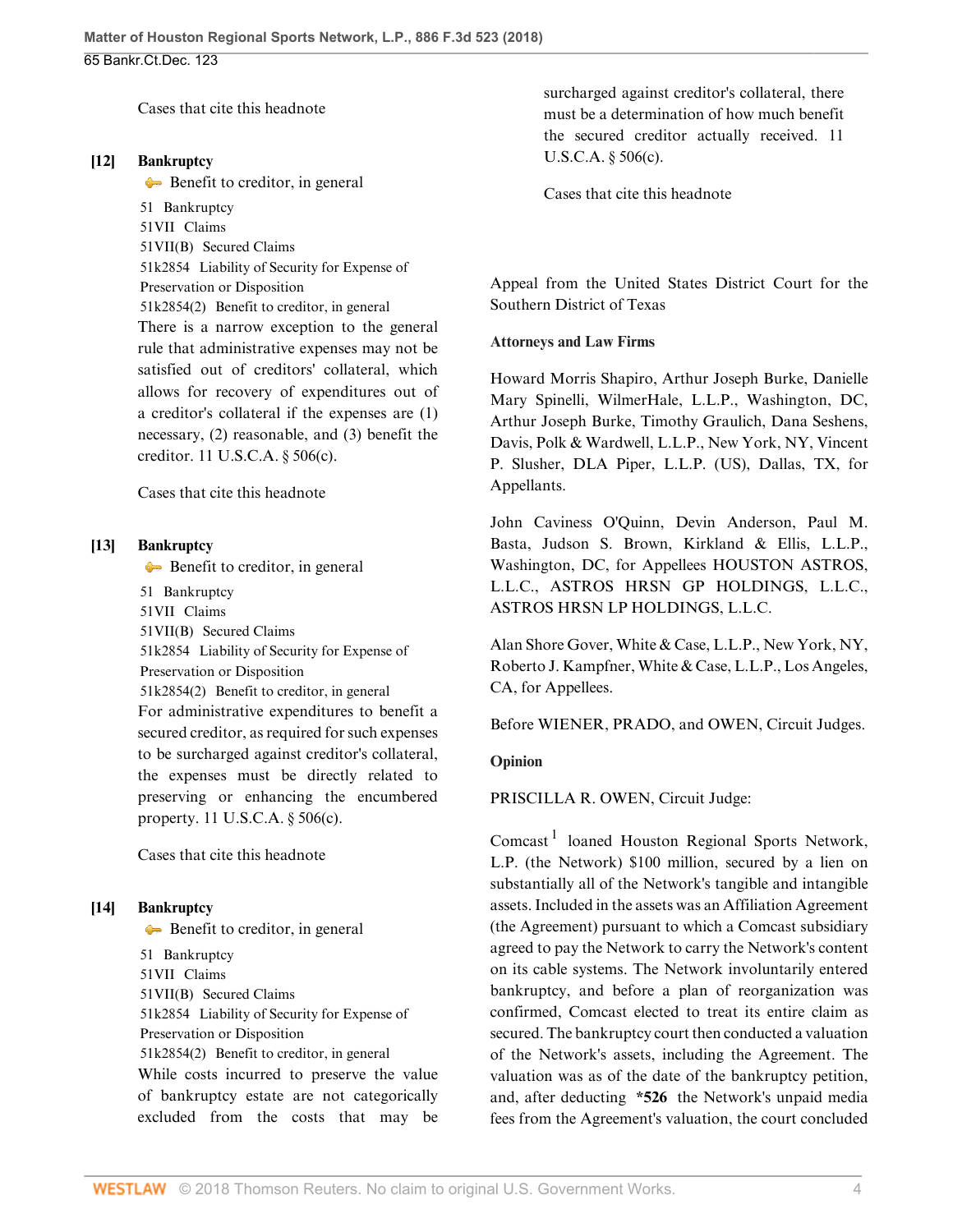that the Agreement had no value. The district court affirmed. Because the district court did not consider the value of Comcast's collateral in light of the reality of the plan of reorganization and accordingly deducted waived Network liabilities from the Agreement's value, we remand for further proceedings consistent with this opinion.

<span id="page-4-1"></span>[1](#page-3-0) "Comcast" refers to Comcast Corporation and/or its subsidiaries and affiliates unless otherwise specified.

**I**

Houston Regional Sports Network, L.P. is a television network that was formed by the Houston Astros baseball team and Houston Rockets basketball team (the Teams)<sup>[2](#page-4-2)</sup> to televise their respective games. The Network entered into media-rights agreements with each of the Teams, pursuant to which the Network was granted exclusive rights to broadcast games in exchange for fees. The Network also entered into an Affiliation Agreement with Comcast Cable Communications, LLC, pursuant to which Comcast would carry the Network on its cable systems through 2032, in exchange for a monthly fee based on the number of Comcast subscribers. In 2010, a Comcast affiliate provided a \$100 million loan to the Network, secured by a lien on substantially all of the Network's tangible and intangible assets, including the Agreement but not the Teams' media rights.

<span id="page-4-2"></span>[2](#page-4-3) The "Teams" refers to all appellees and their affiliates.

In July and August 2013, the Network defaulted on consecutive payments to the Astros. The Astros sent a notice of default stating that if the Network did not cure the default by September 29, the Astros would have the right to terminate its agreement with the Network. On September 27, various Comcast entities filed an involuntary Chapter 11 petition against the Network. The Astros filed a motion to dismiss the petition, which the bankruptcy court denied. After the petition was filed but before the bankruptcy court ruled on its validity, Comcast and the Teams began negotiations for Comcast to purchase the Network out of bankruptcy, but no agreement was reached. Instead, the Teams entered into an agreement with AT&T and DirecTV. The agreement provided that AT&T and DirecTV would acquire all of the equity in the Network and enter into separate agreements to pay the Network for the right to broadcast the Network's content.

The sale agreement with AT&T and DirecTV was included in a plan of reorganization (the Plan), which the bankruptcy court confirmed in October 2014. Under the Plan, the Teams agreed to waive their rights to approximately \$107 million in media-rights fees owed by the Network that had accrued during the bankruptcy.

<span id="page-4-6"></span><span id="page-4-3"></span><span id="page-4-0"></span>**[\[1](#page-0-0)]** Before the Plan was confirmed, Comcast made an election pursuant to [11 U.S.C. § 1111\(b\)](http://www.westlaw.com/Link/Document/FullText?findType=L&pubNum=1000546&cite=11USCAS1111&originatingDoc=Id6fbb8b0338811e8a054a06708233710&refType=SP&originationContext=document&vr=3.0&rs=cblt1.0&transitionType=DocumentItem&contextData=(sc.PubAlert)#co_pp_a83b000018c76), which permits an undersecured creditor—a secured creditor whose collateral is worth less than its claim—to elect to have its claim treated as fully, rather than partially, secured.<sup>[3](#page-4-4)</sup> This election guaranteed Comcast the right to receive a stream of payments. The present value of these payments is equal to the value of the collateral as determined by the court; the nominal value of the payments equals the amount of the claim. [4](#page-4-5)

<span id="page-4-7"></span><span id="page-4-4"></span>[3](#page-4-6) *See* [11 U.S.C. § 1111\(b\).](http://www.westlaw.com/Link/Document/FullText?findType=L&pubNum=1000546&cite=11USCAS1111&originatingDoc=Id6fbb8b0338811e8a054a06708233710&refType=SP&originationContext=document&vr=3.0&rs=cblt1.0&transitionType=DocumentItem&contextData=(sc.PubAlert)#co_pp_a83b000018c76)

<span id="page-4-5"></span>[4](#page-4-7) [5 NORTON BANKR. L. & PRAC. 3d § 102:1 \(2018\).](http://www.westlaw.com/Link/Document/FullText?findType=Y&serNum=0283618392&pubNum=0113189&originatingDoc=Id6fbb8b0338811e8a054a06708233710&refType=TS&originationContext=document&vr=3.0&rs=cblt1.0&transitionType=DocumentItem&contextData=(sc.PubAlert))

<span id="page-4-9"></span>Under the amended Plan, the Network's tangible collateral—cash, accounts receivable, furniture, fixtures, and equipment—was  $*527$  to be sold, so Comcast's [§](http://www.westlaw.com/Link/Document/FullText?findType=L&pubNum=1000546&cite=11USCAS1111&originatingDoc=Id6fbb8b0338811e8a054a06708233710&refType=SP&originationContext=document&vr=3.0&rs=cblt1.0&transitionType=DocumentItem&contextData=(sc.PubAlert)#co_pp_a83b000018c76) [1111\(b\)](http://www.westlaw.com/Link/Document/FullText?findType=L&pubNum=1000546&cite=11USCAS1111&originatingDoc=Id6fbb8b0338811e8a054a06708233710&refType=SP&originationContext=document&vr=3.0&rs=cblt1.0&transitionType=DocumentItem&contextData=(sc.PubAlert)#co_pp_a83b000018c76) election does not apply to that collateral.<sup>[5](#page-4-8)</sup> The parties stipulated to the bankruptcy court that the value of the tangible collateral was \$26.2 million. To value the intangible collateral, the bankruptcy court projected the Network's net income through 2032, discounted it to present value, and apportioned it among the Network's intangible assets in proportion to the revenue that each would generate. Because the bankruptcy court was conducting the valuation as of the petition date, it apportioned income to agreements that did not exist as of the petition date based on the probability that such agreements would come to fruition. Comcast's expert and the Teams' expert disagreed about whether and how the \$107 million in waived media-rights fees should be included in the calculation.

<span id="page-4-8"></span>[5](#page-4-9) *See* [11 U.S.C. § 1111\(b\)\(1\)\(B\)\(ii\)](http://www.westlaw.com/Link/Document/FullText?findType=L&pubNum=1000546&cite=11USCAS1111&originatingDoc=Id6fbb8b0338811e8a054a06708233710&refType=SP&originationContext=document&vr=3.0&rs=cblt1.0&transitionType=DocumentItem&contextData=(sc.PubAlert)#co_pp_ac8800005e040) (A creditor may not make a  $\S$  1111(b)(2) election if "the holder of a claim of such class has recourse against the debtor on account of such claim and such property ... is to be sold under the plan.").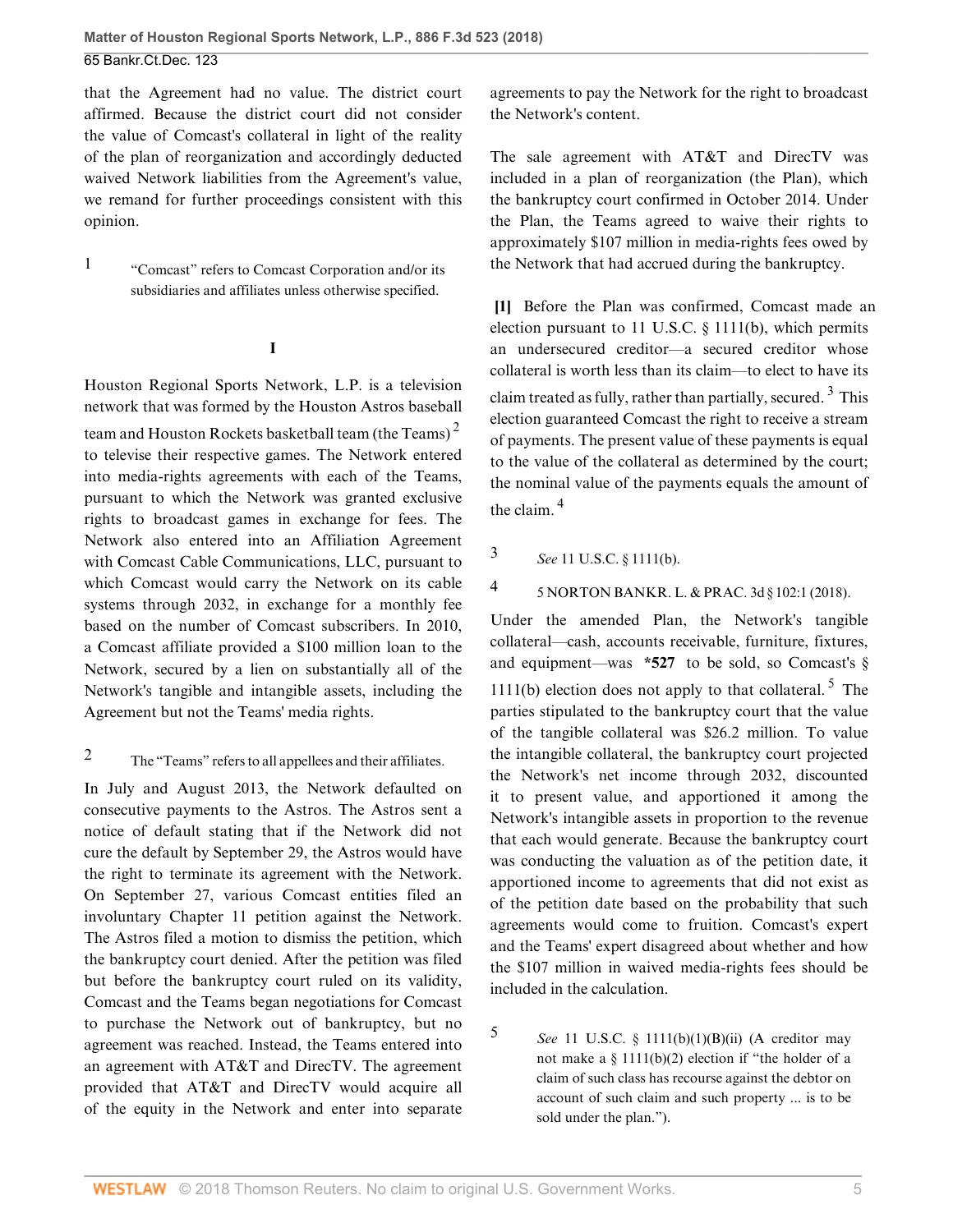The bankruptcy court concluded that the value of the Agreement would be \$54.3 million on the date that the Plan would go into effect, but subtracted the waived media-rights fees from the Network's income in the period between the petition and the effective date, yielding large net losses for that period. Since the Agreement was the only significant intangible asset during that period, these costs lowered the Agreement's value as of the petition date to zero. Because a creditor cannot make a [§ 1111\(b\)](http://www.westlaw.com/Link/Document/FullText?findType=L&pubNum=1000546&cite=11USCAS1111&originatingDoc=Id6fbb8b0338811e8a054a06708233710&refType=SP&originationContext=document&vr=3.0&rs=cblt1.0&transitionType=DocumentItem&contextData=(sc.PubAlert)#co_pp_a83b000018c76) election as to collateral of "inconsequential value," [6](#page-5-3) Comcast was unable to elect to have its claim treated as fully secured.

<span id="page-5-3"></span>[6](#page-5-4) *See id.* § 1111(b)(1)(B)(i) ("A class of claims may not elect application of paragraph (2) of this subsection if ... the interest on account of such claims of the holders of such claims is of inconsequential value.").

After the bankruptcy court confirmed the Plan, Comcast appealed the bankruptcy court's valuation of the Agreement to the district court. It also sought a stay of implementation of the Plan pending appeal. The district court denied the stay, but the Teams later agreed that they would be required to pay the debt if Comcast prevailed on appeal. The district court affirmed the valuation, holding that the petition date was the proper date from which to value the Agreement and that the expenses incurred by the Network during bankruptcy were appropriately offset against the Agreement's value. Comcast appeals.

### <span id="page-5-9"></span>**II**

<span id="page-5-10"></span><span id="page-5-1"></span><span id="page-5-0"></span>**[\[2](#page-0-1)] [\[3\]](#page-1-2)** When we review a district court sitting as an appellate court, we apply "the same standards of review to the bankruptcy court's findings of fact and conclusions of law as applied by the district court."<sup>[7](#page-5-5)</sup> This court "review[s] the bankruptcy court's findings of fact under the clearly erroneous standard, and the bankruptcy court's conclusions of law *de novo*." [8](#page-5-6) The Bankruptcy Code does not require a particular method to value collateral, and "[v]aluation is a mixed question of law and fact, the factual premises being subject to review on a 'clearly erroneous' standard, and the legal conclusions being subject to *de novo* review."<sup>[9](#page-5-7)</sup>

- <span id="page-5-5"></span>[7](#page-5-8) *In re Age Ref., Inc.*[, 801 F.3d 530, 538 \(5th Cir. 2015\)](http://www.westlaw.com/Link/Document/FullText?findType=Y&serNum=2037177550&pubNum=0000506&originatingDoc=Id6fbb8b0338811e8a054a06708233710&refType=RP&fi=co_pp_sp_506_538&originationContext=document&vr=3.0&rs=cblt1.0&transitionType=DocumentItem&contextData=(sc.PubAlert)#co_pp_sp_506_538) (quoting *In re Crager*[, 691 F.3d 671, 676 \(5th Cir.](http://www.westlaw.com/Link/Document/FullText?findType=Y&serNum=2028417743&pubNum=0000506&originatingDoc=Id6fbb8b0338811e8a054a06708233710&refType=RP&fi=co_pp_sp_506_676&originationContext=document&vr=3.0&rs=cblt1.0&transitionType=DocumentItem&contextData=(sc.PubAlert)#co_pp_sp_506_676) [2012\)](http://www.westlaw.com/Link/Document/FullText?findType=Y&serNum=2028417743&pubNum=0000506&originatingDoc=Id6fbb8b0338811e8a054a06708233710&refType=RP&fi=co_pp_sp_506_676&originationContext=document&vr=3.0&rs=cblt1.0&transitionType=DocumentItem&contextData=(sc.PubAlert)#co_pp_sp_506_676) ).
	- *[Id.](http://www.westlaw.com/Link/Document/FullText?findType=Y&serNum=2037177550&pubNum=0000506&originatingDoc=Id6fbb8b0338811e8a054a06708233710&refType=RP&originationContext=document&vr=3.0&rs=cblt1.0&transitionType=DocumentItem&contextData=(sc.PubAlert))* (quoting *[In re T-H New Orleans Ltd. P'ship](http://www.westlaw.com/Link/Document/FullText?findType=Y&serNum=1997133116&pubNum=0000506&originatingDoc=Id6fbb8b0338811e8a054a06708233710&refType=RP&fi=co_pp_sp_506_796&originationContext=document&vr=3.0&rs=cblt1.0&transitionType=DocumentItem&contextData=(sc.PubAlert)#co_pp_sp_506_796)*, 116 [F.3d 790, 796 \(5th Cir. 1997\)](http://www.westlaw.com/Link/Document/FullText?findType=Y&serNum=1997133116&pubNum=0000506&originatingDoc=Id6fbb8b0338811e8a054a06708233710&refType=RP&fi=co_pp_sp_506_796&originationContext=document&vr=3.0&rs=cblt1.0&transitionType=DocumentItem&contextData=(sc.PubAlert)#co_pp_sp_506_796) ).

<span id="page-5-6"></span>[8](#page-5-9)

#### <span id="page-5-12"></span>**\*528 III**

<span id="page-5-2"></span>**[\[4](#page-1-0)]** Comcast challenges the valuation date utilized by the bankruptcy court. The bankruptcy court valued Comcast's claim as of the petition date because it assumed *[In re Stembridge](http://www.westlaw.com/Link/Document/FullText?findType=Y&serNum=2005804596&pubNum=0000506&originatingDoc=Id6fbb8b0338811e8a054a06708233710&refType=RP&originationContext=document&vr=3.0&rs=cblt1.0&transitionType=DocumentItem&contextData=(sc.PubAlert))*<sup>[10](#page-5-11)</sup> controlled, and in the alternative, because it had the flexibility to select a fair date. Comcast asserts that the statutory text and case law dictate that the appropriate valuation date is the effective date of the Plan, which would result in a higher valuation of the Agreement that is eligible for a  $\S$  1111(b) election. The Teams allege that *[Stembridge](http://www.westlaw.com/Link/Document/FullText?findType=Y&serNum=2005804596&pubNum=0000506&originatingDoc=Id6fbb8b0338811e8a054a06708233710&refType=RP&originationContext=document&vr=3.0&rs=cblt1.0&transitionType=DocumentItem&contextData=(sc.PubAlert))* mandates valuation as of the petition date, and that the bankruptcy court correctly held that the Agreement was of inconsequential value and ineligible for [§ 1111\(b\)](http://www.westlaw.com/Link/Document/FullText?findType=L&pubNum=1000546&cite=11USCAS1111&originatingDoc=Id6fbb8b0338811e8a054a06708233710&refType=SP&originationContext=document&vr=3.0&rs=cblt1.0&transitionType=DocumentItem&contextData=(sc.PubAlert)#co_pp_a83b000018c76). We conclude that a court is not required to use either the petition date or the effective date. Courts have the flexibility to select the valuation date so long as the bankruptcy court takes into account the purpose of the valuation and the proposed use or disposition of the collateral at issue.

# <span id="page-5-11"></span>[10](#page-5-12) [394 F.3d 383 \(5th Cir. 2004\)](http://www.westlaw.com/Link/Document/FullText?findType=Y&serNum=2005804596&pubNum=0000506&originatingDoc=Id6fbb8b0338811e8a054a06708233710&refType=RP&originationContext=document&vr=3.0&rs=cblt1.0&transitionType=DocumentItem&contextData=(sc.PubAlert)).

<span id="page-5-15"></span><span id="page-5-14"></span><span id="page-5-13"></span><span id="page-5-8"></span>The Bankruptcy Code itself does not dictate the appropriate valuation date for Chapter 11 bankruptcies. Under 11 U.S.C.  $\S$  506(a)(1), the value of a secured claim "shall be determined in light of the purpose of the valuation and of the proposed disposition or use of such property, and in conjunction with any hearing on such disposition or use or on a plan affecting such creditor's interest."  $11$  [Section 506\(a\)](http://www.westlaw.com/Link/Document/FullText?findType=L&pubNum=1000546&cite=11USCAS506&originatingDoc=Id6fbb8b0338811e8a054a06708233710&refType=SP&originationContext=document&vr=3.0&rs=cblt1.0&transitionType=DocumentItem&contextData=(sc.PubAlert)#co_pp_8b3b0000958a4) is often used in conjunction with other parts of the Bankruptcy Code.  $^{12}$  $^{12}$  $^{12}$  This includes the cram-down provision in  $\S$  1129(b), which requires valuation of collateral in the context of plan confirmation when the debtor retains possession of the collateral.  $^{13}$  $^{13}$  $^{13}$ Under this cram-down provision, a bankruptcy court may confirm a plan over a creditor's objection subject to certain conditions, so long as the plan "does not discriminate unfairly, and is fair and equitable, with respect to each

<span id="page-5-7"></span><span id="page-5-4"></span>[<sup>9</sup>](#page-5-10) *[In re Clark Pipe & Supply Co., Inc.](http://www.westlaw.com/Link/Document/FullText?findType=Y&serNum=1990025173&pubNum=0000350&originatingDoc=Id6fbb8b0338811e8a054a06708233710&refType=RP&fi=co_pp_sp_350_697&originationContext=document&vr=3.0&rs=cblt1.0&transitionType=DocumentItem&contextData=(sc.PubAlert)#co_pp_sp_350_697)*, 893 F.2d 693, [697-98 \(5th Cir. 1990\).](http://www.westlaw.com/Link/Document/FullText?findType=Y&serNum=1990025173&pubNum=0000350&originatingDoc=Id6fbb8b0338811e8a054a06708233710&refType=RP&fi=co_pp_sp_350_697&originationContext=document&vr=3.0&rs=cblt1.0&transitionType=DocumentItem&contextData=(sc.PubAlert)#co_pp_sp_350_697)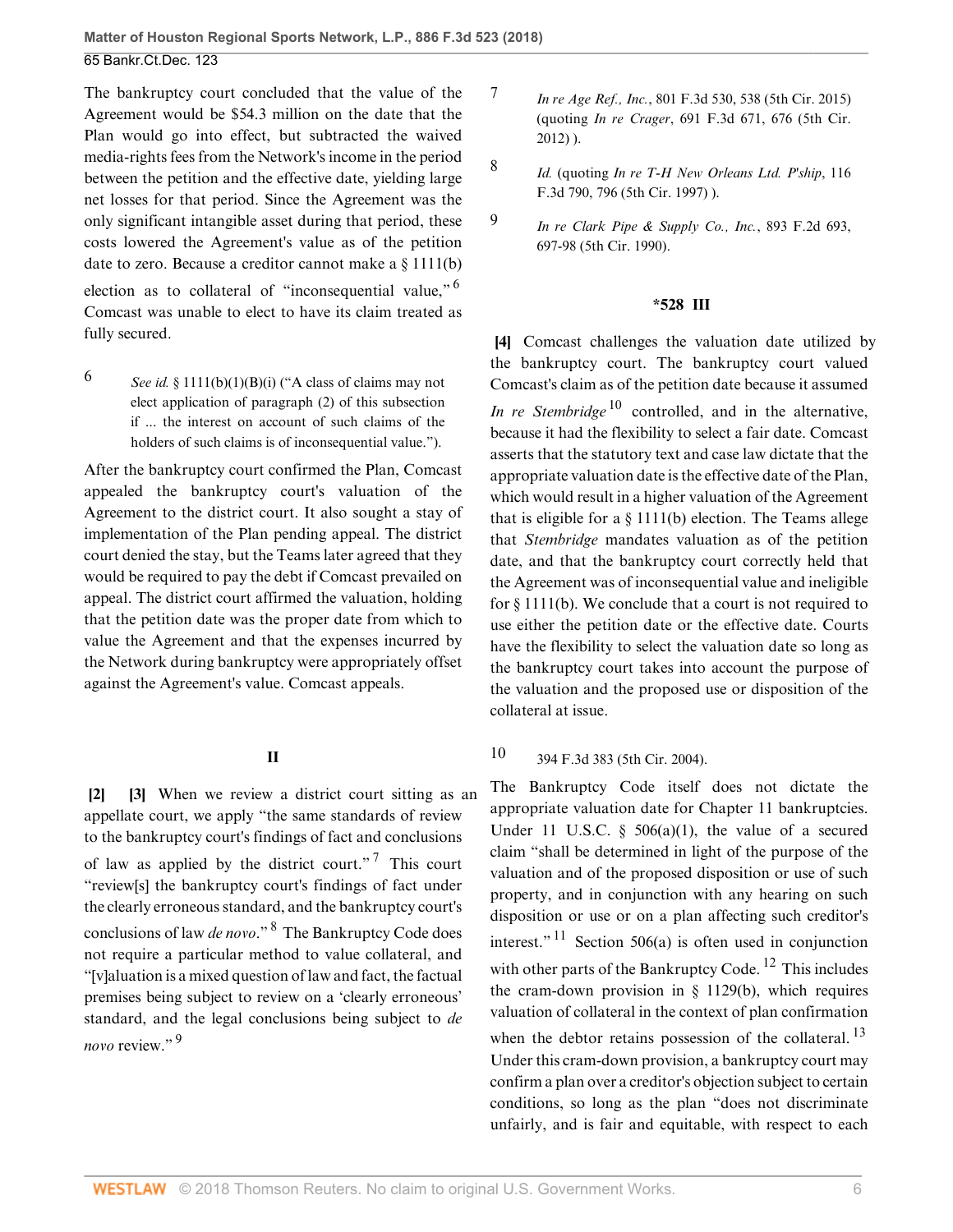<span id="page-6-4"></span>class of claims or interests that is impaired under, and has not accepted, the plan."<sup>[14](#page-6-3)</sup>

- <span id="page-6-0"></span>[11](#page-5-13) U.S.C.  $\S 506(a)(1)$ .
- <span id="page-6-1"></span>[12](#page-5-14) *See, e.g.*, *id.* § 1325(a)(5) (stating that in a Chapter 13 context, in order for a plan of reorganization to be confirmed, a debtor must pay a secured creditor at least the value of the collateral unless the creditor consents to less favorable treatment).
- <span id="page-6-2"></span>[13](#page-5-15) *Id.* § 1129(b).
- <span id="page-6-3"></span>[14](#page-6-4)  $Id. \S 1129(b)(1).$

At issue in this case is  $\S$  1129(b)(2)(A)(i)(II), which provides that a bankruptcy plan is "fair and equitable" with respect to a class of claims—and thus confirmable over a creditor's objection—if under the plan:

> each holder of a claim of such class receives on account of such claim deferred cash payments totaling at least the allowed amount of such claim, of a value, as of the effective date of the plan, of at least the value of such holder's interest in the estate's interest in such property.  $15$

This provision thus provides for the value of the collateral to be discounted to present value when considering whether the proposed plan provides adequate payment to the creditor. However, it is [§ 506](http://www.westlaw.com/Link/Document/FullText?findType=L&pubNum=1000546&cite=11USCAS506&originatingDoc=Id6fbb8b0338811e8a054a06708233710&refType=LQ&originationContext=document&vr=3.0&rs=cblt1.0&transitionType=DocumentItem&contextData=(sc.PubAlert)) that instructs the court on how to make the initial valuation, before the collateral's present value is calculated under § 1129. Accordingly, whatever the valuation date, the language of § 1129 is not superfluous, as § 1129 presumes the collateral has been assigned value. [16](#page-6-6) Section 1129 merely uses **\*529** that value to set a floor for what sum the creditor must receive in deferred cash payments while the debtor retains possession of the collateral. It does not provide any guidance as to how the initial valuation should be made. That is left to [§ 506](http://www.westlaw.com/Link/Document/FullText?findType=L&pubNum=1000546&cite=11USCAS506&originatingDoc=Id6fbb8b0338811e8a054a06708233710&refType=LQ&originationContext=document&vr=3.0&rs=cblt1.0&transitionType=DocumentItem&contextData=(sc.PubAlert)).

## <span id="page-6-8"></span><span id="page-6-5"></span>[15](#page-6-7) *Id.* § 1129(b)(2)(A)(i)(II).

<span id="page-6-6"></span>[16](#page-6-8) *See* [H.R. REP. NO. 95-595](http://www.westlaw.com/Link/Document/FullText?findType=Y&serNum=0100368790&pubNum=0100014&originatingDoc=Id6fbb8b0338811e8a054a06708233710&refType=TV&originationContext=document&vr=3.0&rs=cblt1.0&transitionType=DocumentItem&contextData=(sc.PubAlert)), pt.4, at 413 (1977), *reprinted in* 1978 U.S.C.C.A.N. 5963, 6369 ("The court may confirm a plan over the objection of [secured creditors] if the [creditors] ... are to receive under the plan property of a value equal to the allowed amount of their secured claims, as

determined under ... [11 U.S.C. 506\(a\).](http://www.westlaw.com/Link/Document/FullText?findType=L&pubNum=1000546&cite=11USCAS506&originatingDoc=Id6fbb8b0338811e8a054a06708233710&refType=SP&originationContext=document&vr=3.0&rs=cblt1.0&transitionType=DocumentItem&contextData=(sc.PubAlert)#co_pp_8b3b0000958a4) The property [to be received under the plan] is to be valued as of the effective date of the plan, thus recognizing the timevalue of money.").

<span id="page-6-12"></span>A 2005 amendment to [§ 506](http://www.westlaw.com/Link/Document/FullText?findType=L&pubNum=1000546&cite=11USCAS506&originatingDoc=Id6fbb8b0338811e8a054a06708233710&refType=LQ&originationContext=document&vr=3.0&rs=cblt1.0&transitionType=DocumentItem&contextData=(sc.PubAlert)) provides that in Chapter 7 and Chapter 13 personal bankruptcies involving claims of personal property, the valuation shall be as of the date of the petition and based on replacement value of the property. [17](#page-6-9) But the Code provides no similar guidance for Chapter 11 business reorganizations, nor for other types of property. Rather,  $\S$  506(a)(1) directs the court to consider (1) "the purpose of the valuation;" (2) "the proposed disposition or use of [the] property;" and to do so (3) "in conjunction with any hearing on such disposition or use or on a plan affecting such creditor's interest." [18](#page-6-10) This provision allows the bankruptcy court to make valuations of collateral throughout the proceeding based on the purpose of each valuation.<sup>[19](#page-6-11)</sup>

- <span id="page-6-14"></span><span id="page-6-13"></span><span id="page-6-9"></span><span id="page-6-7"></span>[17](#page-6-12) 11 U.S.C.  $\S 506(a)(2)$  ("If the debtor is an individual in a case under chapter 7 or 13, such value with respect to personal property securing an allowed claim shall be determined based on the replacement value of such property as of the date of the filing of the petition without deduction for costs of sale or marketing. With respect to property acquired for personal, family, or household purposes, replacement value shall mean the price a retail merchant would charge for property of that kind considering the age and condition of the property at the time value is determined.").
- <span id="page-6-10"></span>[18](#page-6-13)  $Id. \S 506(a)(1)$ .
- <span id="page-6-11"></span>[19](#page-6-14) *See* [S. REP. NO. 95-989,](http://www.westlaw.com/Link/Document/FullText?findType=Y&serNum=0100368789&pubNum=0001503&originatingDoc=Id6fbb8b0338811e8a054a06708233710&refType=TV&originationContext=document&vr=3.0&rs=cblt1.0&transitionType=DocumentItem&contextData=(sc.PubAlert)) pt. 1, at 68 (1978), *reprinted in* 1978 U.S.C.C.A.N. 5787, 5854 ("To illustrate, a valuation early in the case in a proceeding under sections 361-363 would not be binding upon the debtor or creditor at the time of confirmation of the plan.").

<span id="page-6-16"></span><span id="page-6-15"></span>Precedent also does not mandate a specific valuation date in the Chapter 11 cram-down context. Rather, case law requires that courts consider the purpose of the valuation and the proposed use or disposition of the collateral at issue. In *[Associates Commercial Corp. v. Rash](http://www.westlaw.com/Link/Document/FullText?findType=Y&serNum=1997126613&pubNum=0000780&originatingDoc=Id6fbb8b0338811e8a054a06708233710&refType=RP&originationContext=document&vr=3.0&rs=cblt1.0&transitionType=DocumentItem&contextData=(sc.PubAlert))*, [20](#page-7-0) the Supreme Court stated that when considering possible valuations, the "debtor's 'use' of the property" was "[o]f prime significance," and the "actual use" of the property rather than a "foreclosure sale that will not take place" should guide the court's valuation. [21](#page-7-1) Though the court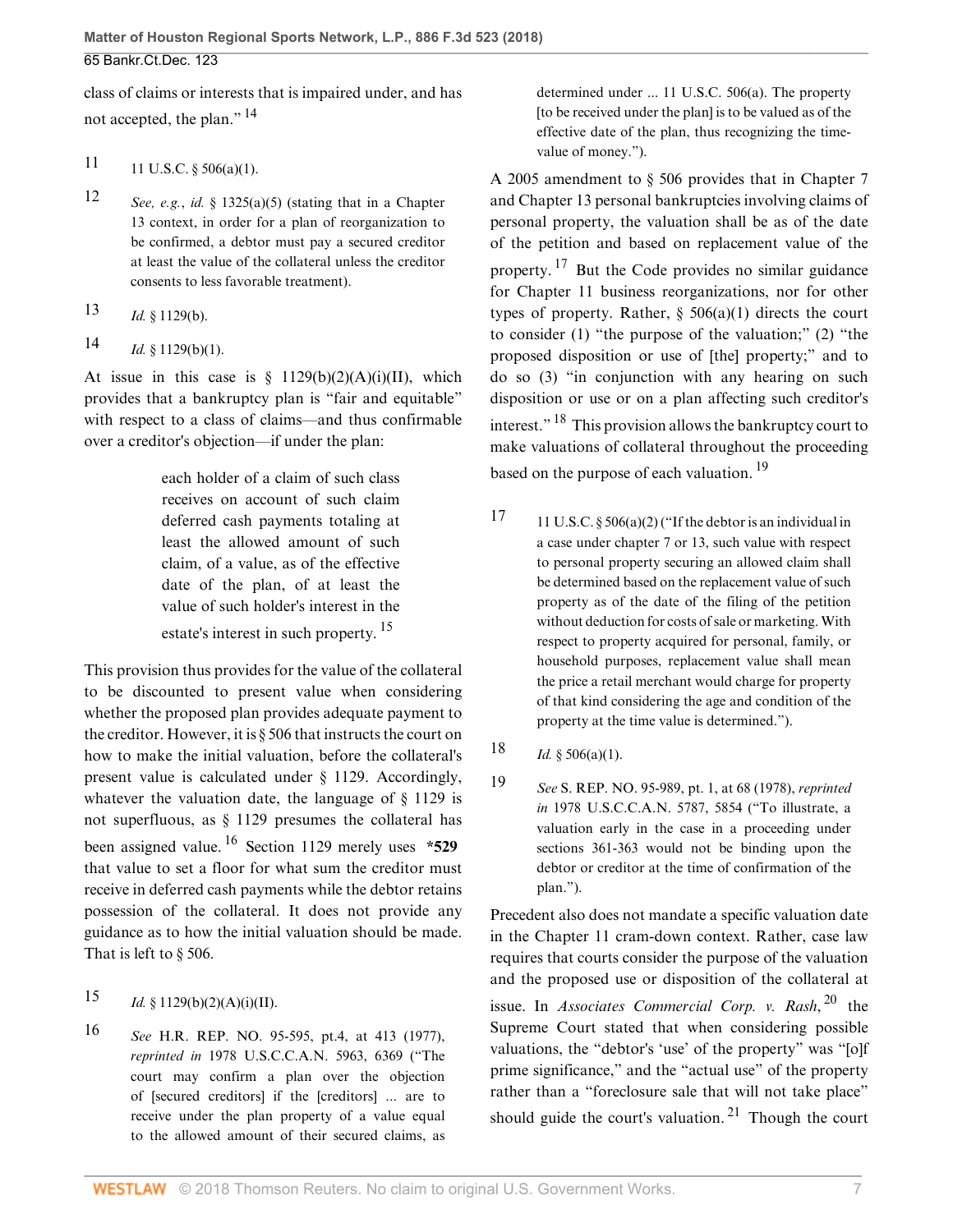<span id="page-7-4"></span>was considering whether foreclosure value or replacement value was appropriate in the Chapter 13 cram-down context, [22](#page-7-2) the language provides guidance on the proper interpretation of [§ 506\(a\)](http://www.westlaw.com/Link/Document/FullText?findType=L&pubNum=1000546&cite=11USCAS506&originatingDoc=Id6fbb8b0338811e8a054a06708233710&refType=SP&originationContext=document&vr=3.0&rs=cblt1.0&transitionType=DocumentItem&contextData=(sc.PubAlert)#co_pp_8b3b0000958a4) as applied to plan-confirmation valuations when the debtor proposes to retain property.  $^{23}$  $^{23}$  $^{23}$ 

- <span id="page-7-0"></span>[20](#page-6-15) [520 U.S. 953, 117 S.Ct. 1879, 138 L.Ed.2d 148 \(1997\).](http://www.westlaw.com/Link/Document/FullText?findType=Y&serNum=1997126613&pubNum=0000708&originatingDoc=Id6fbb8b0338811e8a054a06708233710&refType=RP&originationContext=document&vr=3.0&rs=cblt1.0&transitionType=DocumentItem&contextData=(sc.PubAlert))
- <span id="page-7-1"></span>[21](#page-6-16) *Id.* [at 963, 117 S.Ct. 1879.](http://www.westlaw.com/Link/Document/FullText?findType=Y&serNum=1997126613&pubNum=0000708&originatingDoc=Id6fbb8b0338811e8a054a06708233710&refType=RP&fi=co_pp_sp_708_963&originationContext=document&vr=3.0&rs=cblt1.0&transitionType=DocumentItem&contextData=(sc.PubAlert)#co_pp_sp_708_963)
- <span id="page-7-2"></span>[22](#page-7-4) *Id.* [at 962-63, 117 S.Ct. 1879.](http://www.westlaw.com/Link/Document/FullText?findType=Y&serNum=1997126613&pubNum=0000708&originatingDoc=Id6fbb8b0338811e8a054a06708233710&refType=RP&fi=co_pp_sp_708_962&originationContext=document&vr=3.0&rs=cblt1.0&transitionType=DocumentItem&contextData=(sc.PubAlert)#co_pp_sp_708_962)
- <span id="page-7-3"></span>[23](#page-7-5) *See id.* [at 962, 117 S.Ct. 1879](http://www.westlaw.com/Link/Document/FullText?findType=Y&serNum=1997126613&pubNum=0000708&originatingDoc=Id6fbb8b0338811e8a054a06708233710&refType=RP&fi=co_pp_sp_708_962&originationContext=document&vr=3.0&rs=cblt1.0&transitionType=DocumentItem&contextData=(sc.PubAlert)#co_pp_sp_708_962) (considering the proper valuation standard when a debtor "invoking cram down power, retains and uses the property").

In addition, the Third and Eighth Circuits have held that the effective or confirmation date of the plan is the appropriate valuation date in a Chapter 11 cram-down valuation. The Third Circuit adopted the confirmation date—albeit in a case where neither party challenged the timing of the valuation—based on the purpose of the **\*530** valuation. [24](#page-7-6) As that court explained:

> <span id="page-7-11"></span>[T]he value of the property should be determined as of the date to which the valuation relates. Where, as here, the purpose of the valuation is to determine the treatment of a claim by a plan, the values determined at the [§ 506\(a\)](http://www.westlaw.com/Link/Document/FullText?findType=L&pubNum=1000546&cite=11USCAS506&originatingDoc=Id6fbb8b0338811e8a054a06708233710&refType=SP&originationContext=document&vr=3.0&rs=cblt1.0&transitionType=DocumentItem&contextData=(sc.PubAlert)#co_pp_8b3b0000958a4) hearing must be compatible with the values that will prevail on the confirmation date. [25](#page-7-7)

The Eighth Circuit likewise determined that "[t]he allowed secured claim will equal the value of the collateral at the time the plan is confirmed" in a Chapter 11 cram-down,  $^{26}$  $^{26}$  $^{26}$ and bankruptcy courts have generally adopted the same rule. <sup>[27](#page-7-9)</sup> These holdings are consistent with the leading bankruptcy treatise's discussion of the issue. [28](#page-7-10)

- <span id="page-7-14"></span><span id="page-7-6"></span>[24](#page-7-11) *[In re Heritage Highgate, Inc.](http://www.westlaw.com/Link/Document/FullText?findType=Y&serNum=2027684111&pubNum=0000506&originatingDoc=Id6fbb8b0338811e8a054a06708233710&refType=RP&fi=co_pp_sp_506_143&originationContext=document&vr=3.0&rs=cblt1.0&transitionType=DocumentItem&contextData=(sc.PubAlert)#co_pp_sp_506_143)*, 679 F.3d 132, 143 [\(3d Cir. 2012\)](http://www.westlaw.com/Link/Document/FullText?findType=Y&serNum=2027684111&pubNum=0000506&originatingDoc=Id6fbb8b0338811e8a054a06708233710&refType=RP&fi=co_pp_sp_506_143&originationContext=document&vr=3.0&rs=cblt1.0&transitionType=DocumentItem&contextData=(sc.PubAlert)#co_pp_sp_506_143) (affirming the bankruptcy court's conclusion "that the fair market value of the [collateral] as of the confirmation date controls whether the [creditor's] claims are secured or not").
- <span id="page-7-7"></span>[25](#page-7-12) *Id.* [at 143 n.9](http://www.westlaw.com/Link/Document/FullText?findType=Y&serNum=2027684111&pubNum=0000506&originatingDoc=Id6fbb8b0338811e8a054a06708233710&refType=RP&fi=co_pp_sp_506_143&originationContext=document&vr=3.0&rs=cblt1.0&transitionType=DocumentItem&contextData=(sc.PubAlert)#co_pp_sp_506_143) (internal citations and quotation marks omitted).
- <span id="page-7-8"></span>[26](#page-7-13) *In re Ahlers*[, 794 F.2d 388, 400 n.14 \(8th Cir.](http://www.westlaw.com/Link/Document/FullText?findType=Y&serNum=1986134293&pubNum=0000350&originatingDoc=Id6fbb8b0338811e8a054a06708233710&refType=RP&fi=co_pp_sp_350_400&originationContext=document&vr=3.0&rs=cblt1.0&transitionType=DocumentItem&contextData=(sc.PubAlert)#co_pp_sp_350_400) [1986\),](http://www.westlaw.com/Link/Document/FullText?findType=Y&serNum=1986134293&pubNum=0000350&originatingDoc=Id6fbb8b0338811e8a054a06708233710&refType=RP&fi=co_pp_sp_350_400&originationContext=document&vr=3.0&rs=cblt1.0&transitionType=DocumentItem&contextData=(sc.PubAlert)#co_pp_sp_350_400) *rev'd on other grounds sub nom.*, *[Norwest Bank](http://www.westlaw.com/Link/Document/FullText?findType=Y&serNum=1988031226&pubNum=0000708&originatingDoc=Id6fbb8b0338811e8a054a06708233710&refType=RP&originationContext=document&vr=3.0&rs=cblt1.0&transitionType=DocumentItem&contextData=(sc.PubAlert)) Worthington v. Ahlers*[, 485 U.S. 197, 108 S.Ct. 963, 99](http://www.westlaw.com/Link/Document/FullText?findType=Y&serNum=1988031226&pubNum=0000708&originatingDoc=Id6fbb8b0338811e8a054a06708233710&refType=RP&originationContext=document&vr=3.0&rs=cblt1.0&transitionType=DocumentItem&contextData=(sc.PubAlert)) [L.Ed.2d 169 \(1988\)](http://www.westlaw.com/Link/Document/FullText?findType=Y&serNum=1988031226&pubNum=0000708&originatingDoc=Id6fbb8b0338811e8a054a06708233710&refType=RP&originationContext=document&vr=3.0&rs=cblt1.0&transitionType=DocumentItem&contextData=(sc.PubAlert)).
- <span id="page-7-9"></span><span id="page-7-5"></span>[27](#page-7-14) *See, e.g.*, *In re Hales*[, 493 B.R. 861, 866 \(Bankr.](http://www.westlaw.com/Link/Document/FullText?findType=Y&serNum=2030846782&pubNum=0000164&originatingDoc=Id6fbb8b0338811e8a054a06708233710&refType=RP&fi=co_pp_sp_164_866&originationContext=document&vr=3.0&rs=cblt1.0&transitionType=DocumentItem&contextData=(sc.PubAlert)#co_pp_sp_164_866) [D. Utah 2013\)](http://www.westlaw.com/Link/Document/FullText?findType=Y&serNum=2030846782&pubNum=0000164&originatingDoc=Id6fbb8b0338811e8a054a06708233710&refType=RP&fi=co_pp_sp_164_866&originationContext=document&vr=3.0&rs=cblt1.0&transitionType=DocumentItem&contextData=(sc.PubAlert)#co_pp_sp_164_866) ("[T]he Court determines that the confirmation date, or a date near it, is the appropriate valuation date in [a § 1129 cram-down plan confirmation] case."); *[In re Atlanta S. Bus.](http://www.westlaw.com/Link/Document/FullText?findType=Y&serNum=1994210140&pubNum=0000164&originatingDoc=Id6fbb8b0338811e8a054a06708233710&refType=RP&fi=co_pp_sp_164_450&originationContext=document&vr=3.0&rs=cblt1.0&transitionType=DocumentItem&contextData=(sc.PubAlert)#co_pp_sp_164_450) Park, Ltd.*[, 173 B.R. 444, 450 \(Bankr. N.D. Ga.](http://www.westlaw.com/Link/Document/FullText?findType=Y&serNum=1994210140&pubNum=0000164&originatingDoc=Id6fbb8b0338811e8a054a06708233710&refType=RP&fi=co_pp_sp_164_450&originationContext=document&vr=3.0&rs=cblt1.0&transitionType=DocumentItem&contextData=(sc.PubAlert)#co_pp_sp_164_450) [1994\)](http://www.westlaw.com/Link/Document/FullText?findType=Y&serNum=1994210140&pubNum=0000164&originatingDoc=Id6fbb8b0338811e8a054a06708233710&refType=RP&fi=co_pp_sp_164_450&originationContext=document&vr=3.0&rs=cblt1.0&transitionType=DocumentItem&contextData=(sc.PubAlert)#co_pp_sp_164_450) ("[W]hen valuation is for the purpose of plan confirmation, the value must be determined as of the date the plan is confirmed, and not at some other date."); *[In re Landing Assocs., Ltd.](http://www.westlaw.com/Link/Document/FullText?findType=Y&serNum=1990181754&pubNum=0000164&originatingDoc=Id6fbb8b0338811e8a054a06708233710&refType=RP&fi=co_pp_sp_164_292&originationContext=document&vr=3.0&rs=cblt1.0&transitionType=DocumentItem&contextData=(sc.PubAlert)#co_pp_sp_164_292)*, 122 B.R. 288, [292 \(Bankr. W.D. Tex. 1990\)](http://www.westlaw.com/Link/Document/FullText?findType=Y&serNum=1990181754&pubNum=0000164&originatingDoc=Id6fbb8b0338811e8a054a06708233710&refType=RP&fi=co_pp_sp_164_292&originationContext=document&vr=3.0&rs=cblt1.0&transitionType=DocumentItem&contextData=(sc.PubAlert)#co_pp_sp_164_292) ("When the valuation is for purposes of plan confirmation, however, value must be determined as of *that* date."); *[In re Seip](http://www.westlaw.com/Link/Document/FullText?findType=Y&serNum=1990115374&pubNum=0000164&originatingDoc=Id6fbb8b0338811e8a054a06708233710&refType=RP&fi=co_pp_sp_164_711&originationContext=document&vr=3.0&rs=cblt1.0&transitionType=DocumentItem&contextData=(sc.PubAlert)#co_pp_sp_164_711)*, 116 [B.R. 709, 711 \(Bankr. D. Neb. 1990\)](http://www.westlaw.com/Link/Document/FullText?findType=Y&serNum=1990115374&pubNum=0000164&originatingDoc=Id6fbb8b0338811e8a054a06708233710&refType=RP&fi=co_pp_sp_164_711&originationContext=document&vr=3.0&rs=cblt1.0&transitionType=DocumentItem&contextData=(sc.PubAlert)#co_pp_sp_164_711) ("[F]or purposes of confirmation, collateral should be valued in close proximity to the date of confirmation.").
- <span id="page-7-10"></span>[28](#page-7-15) 4 COLLIER ON BANKRUPTCY  $\P$  506.03(7)(d) (i) (16th ed. 2015) ("If the debtor is to retain the collateral and proposes to treat the creditor's secured claim in accordance with [§ 1129's] first option, the relevant valuation determination under [section 506\(a\)](http://www.westlaw.com/Link/Document/FullText?findType=L&pubNum=1000546&cite=11USCAS506&originatingDoc=Id6fbb8b0338811e8a054a06708233710&refType=SP&originationContext=document&vr=3.0&rs=cblt1.0&transitionType=DocumentItem&contextData=(sc.PubAlert)#co_pp_8b3b0000958a4) will often be straightforward: the court must simply value the collateral as of the effective date of the debtor's plan in order to determine the allowed amount of the creditor's secured claim.").

<span id="page-7-19"></span><span id="page-7-18"></span><span id="page-7-17"></span><span id="page-7-16"></span><span id="page-7-15"></span><span id="page-7-13"></span><span id="page-7-12"></span>However, the Third Circuit recognized that a valuation conducted under  $\S$  506(a) may not always relate to the confirmation or effective date of the plan.  $29$  This is because [§ 506\(a\)](http://www.westlaw.com/Link/Document/FullText?findType=L&pubNum=1000546&cite=11USCAS506&originatingDoc=Id6fbb8b0338811e8a054a06708233710&refType=SP&originationContext=document&vr=3.0&rs=cblt1.0&transitionType=DocumentItem&contextData=(sc.PubAlert)#co_pp_8b3b0000958a4) valuations are used in a variety of contexts. For example, the First Circuit considered § 506(a) in the context of determining the amount of postpetition interest an oversecured creditor should receive. [30](#page-8-2) The First Circuit determined that the flexible nature of [§ 506\(a\)](http://www.westlaw.com/Link/Document/FullText?findType=L&pubNum=1000546&cite=11USCAS506&originatingDoc=Id6fbb8b0338811e8a054a06708233710&refType=SP&originationContext=document&vr=3.0&rs=cblt1.0&transitionType=DocumentItem&contextData=(sc.PubAlert)#co_pp_8b3b0000958a4), as contrasted with the inflexible exception in [§](http://www.westlaw.com/Link/Document/FullText?findType=L&pubNum=1000546&cite=11USCAS506&originatingDoc=Id6fbb8b0338811e8a054a06708233710&refType=SP&originationContext=document&vr=3.0&rs=cblt1.0&transitionType=DocumentItem&contextData=(sc.PubAlert)#co_pp_d86d0000be040) [506\(a\)\(2\)](http://www.westlaw.com/Link/Document/FullText?findType=L&pubNum=1000546&cite=11USCAS506&originatingDoc=Id6fbb8b0338811e8a054a06708233710&refType=SP&originationContext=document&vr=3.0&rs=cblt1.0&transitionType=DocumentItem&contextData=(sc.PubAlert)#co_pp_d86d0000be040), suggested the bankruptcy court was not bound to use the value of the collateral on either the petition date or the plan effective date.<sup>[31](#page-8-3)</sup> Rather, when the value of collateral fluctuated over the course of the proceedings, the bankruptcy court could determine the value of the collateral as of the first point in time that the creditor became oversecured, and thus entitled to post-petition interest. [32](#page-8-4) The First Circuit's **\*531** opinion echoed this court's logic in *[In re T-H New Orleans Ltd. Partnership](http://www.westlaw.com/Link/Document/FullText?findType=Y&serNum=1997133116&pubNum=0000506&originatingDoc=Id6fbb8b0338811e8a054a06708233710&refType=RP&originationContext=document&vr=3.0&rs=cblt1.0&transitionType=DocumentItem&contextData=(sc.PubAlert))*, where we held that, when considering a valuation for the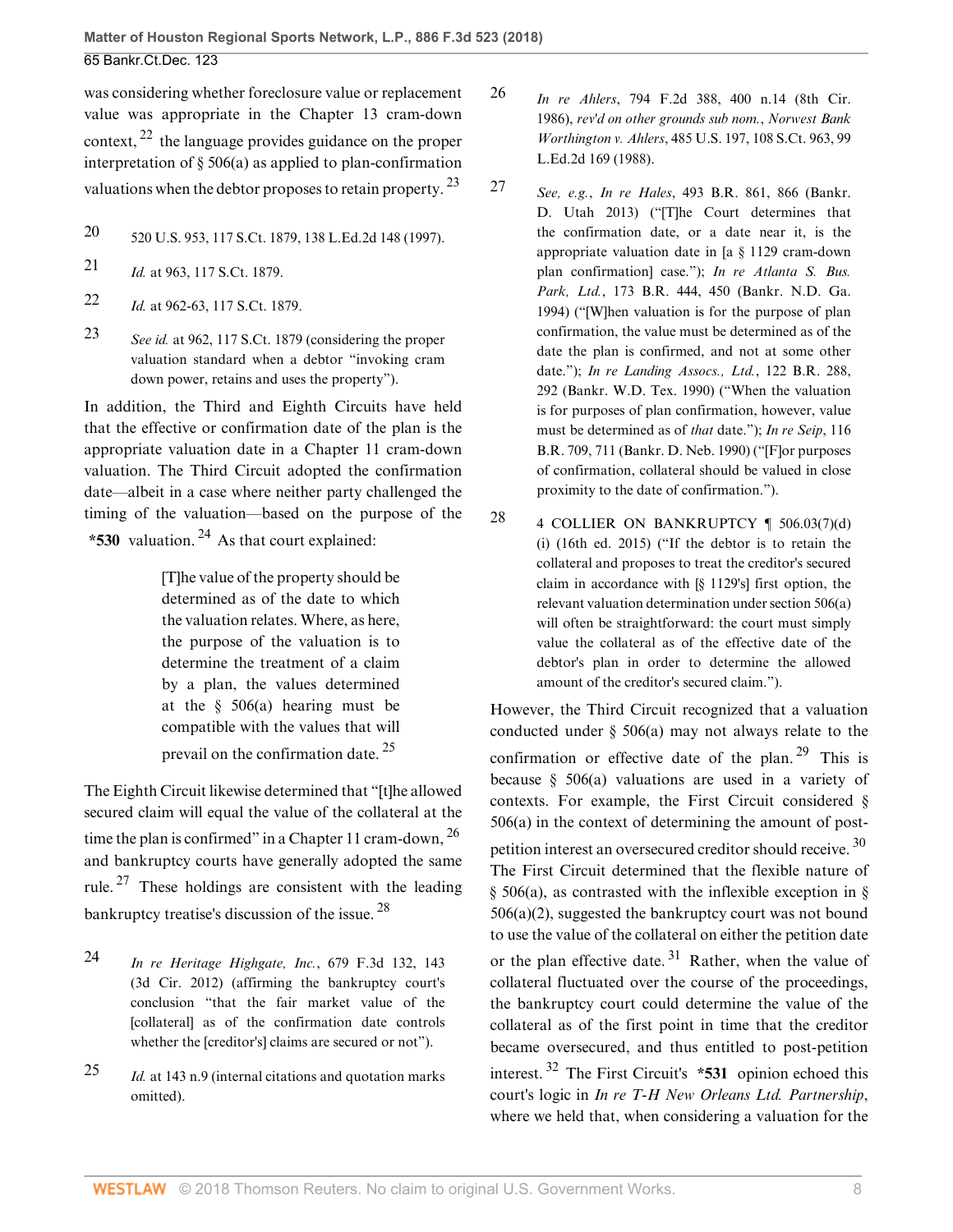**Matter of Houston Regional Sports Network, L.P., 886 F.3d 523 (2018)** 65 Bankr.Ct.Dec. 123

purpose of determining an award of interest under [§ 506\(b\)](http://www.westlaw.com/Link/Document/FullText?findType=L&pubNum=1000546&cite=11USCAS506&originatingDoc=Id6fbb8b0338811e8a054a06708233710&refType=SP&originationContext=document&vr=3.0&rs=cblt1.0&transitionType=DocumentItem&contextData=(sc.PubAlert)#co_pp_a83b000018c76) "valuation of the collateral and the creditor's claim should be flexible and not limited to a single point in time, such as the petition date or confirmation date." [33](#page-8-5) This court thus found no error in the bankruptcy court's use of the date at which it determined the claim "probably" became oversecured. [34](#page-8-6)

- <span id="page-8-8"></span><span id="page-8-1"></span>[29](#page-7-16) *Heritage Highgate,* [679 F.3d at 142 n.7](http://www.westlaw.com/Link/Document/FullText?findType=Y&serNum=2027684111&pubNum=0000506&originatingDoc=Id6fbb8b0338811e8a054a06708233710&refType=RP&fi=co_pp_sp_506_142&originationContext=document&vr=3.0&rs=cblt1.0&transitionType=DocumentItem&contextData=(sc.PubAlert)#co_pp_sp_506_142) (recognizing that "the appropriate time as of which to value collateral may differ depending on the facts presented").
- <span id="page-8-2"></span>[30](#page-7-17) *[In re SW Boston Hotel Venture, LLC](http://www.westlaw.com/Link/Document/FullText?findType=Y&serNum=2033151608&pubNum=0000506&originatingDoc=Id6fbb8b0338811e8a054a06708233710&refType=RP&fi=co_pp_sp_506_405&originationContext=document&vr=3.0&rs=cblt1.0&transitionType=DocumentItem&contextData=(sc.PubAlert)#co_pp_sp_506_405)*, 748 F.3d 393, [405-06 \(1st Cir. 2014\)](http://www.westlaw.com/Link/Document/FullText?findType=Y&serNum=2033151608&pubNum=0000506&originatingDoc=Id6fbb8b0338811e8a054a06708233710&refType=RP&fi=co_pp_sp_506_405&originationContext=document&vr=3.0&rs=cblt1.0&transitionType=DocumentItem&contextData=(sc.PubAlert)#co_pp_sp_506_405).
- <span id="page-8-3"></span>[31](#page-7-18) *Id.* [at 405-07](http://www.westlaw.com/Link/Document/FullText?findType=Y&serNum=2033151608&pubNum=0000506&originatingDoc=Id6fbb8b0338811e8a054a06708233710&refType=RP&fi=co_pp_sp_506_405&originationContext=document&vr=3.0&rs=cblt1.0&transitionType=DocumentItem&contextData=(sc.PubAlert)#co_pp_sp_506_405) ("The fact that Congress mandated particular measuring dates in the exception [in [§](http://www.westlaw.com/Link/Document/FullText?findType=L&pubNum=1000546&cite=11USCAS506&originatingDoc=Id6fbb8b0338811e8a054a06708233710&refType=SP&originationContext=document&vr=3.0&rs=cblt1.0&transitionType=DocumentItem&contextData=(sc.PubAlert)#co_pp_d86d0000be040)  $506(a)(2)$  without mandating a particular measuring date in the general rule suggests that it intended flexibility under §  $506(a)(1)$ .").
- <span id="page-8-4"></span>[32](#page-7-19) *Id.* [at 407-08.](http://www.westlaw.com/Link/Document/FullText?findType=Y&serNum=2033151608&pubNum=0000506&originatingDoc=Id6fbb8b0338811e8a054a06708233710&refType=RP&fi=co_pp_sp_506_407&originationContext=document&vr=3.0&rs=cblt1.0&transitionType=DocumentItem&contextData=(sc.PubAlert)#co_pp_sp_506_407)
- <span id="page-8-5"></span>[33](#page-8-7) [116 F.3d 790, 798 \(5th Cir. 1997\).](http://www.westlaw.com/Link/Document/FullText?findType=Y&serNum=1997133116&pubNum=0000506&originatingDoc=Id6fbb8b0338811e8a054a06708233710&refType=RP&fi=co_pp_sp_506_798&originationContext=document&vr=3.0&rs=cblt1.0&transitionType=DocumentItem&contextData=(sc.PubAlert)#co_pp_sp_506_798)
- <span id="page-8-6"></span>[34](#page-8-8) *Id.* [at 798-99 & n.9](http://www.westlaw.com/Link/Document/FullText?findType=Y&serNum=1997133116&pubNum=0000506&originatingDoc=Id6fbb8b0338811e8a054a06708233710&refType=RP&fi=co_pp_sp_506_798&originationContext=document&vr=3.0&rs=cblt1.0&transitionType=DocumentItem&contextData=(sc.PubAlert)#co_pp_sp_506_798).

<span id="page-8-0"></span>**[\[5](#page-1-3)]** That [§ 506\(a\)](http://www.westlaw.com/Link/Document/FullText?findType=L&pubNum=1000546&cite=11USCAS506&originatingDoc=Id6fbb8b0338811e8a054a06708233710&refType=SP&originationContext=document&vr=3.0&rs=cblt1.0&transitionType=DocumentItem&contextData=(sc.PubAlert)#co_pp_8b3b0000958a4) valuations may be made at different times under different circumstances does not lessen the force of the Third and Eighth Circuit holdings that the appropriate valuation date is the date of plan confirmation in the Chapter 11 cram-down context. When a court values collateral to confirm a cram-down plan under  $\S 1129(b)(2)(A)(i)$ , the proposed use or disposition of the property under the plan of reorganization is critical, precisely because the debtor is choosing to retain the collateral, rather than sell it or return it to the creditor. [35](#page-8-9) Yet the bankruptcy court can determine the appropriate date of valuation on a case-by-case basis and we need not adopt a bright-line rule.

<span id="page-8-9"></span>[35](#page-8-10) [11 U.S.C. § 1129\(b\)\(2\)\(A\);](http://www.westlaw.com/Link/Document/FullText?findType=L&pubNum=1000546&cite=11USCAS1129&originatingDoc=Id6fbb8b0338811e8a054a06708233710&refType=SP&originationContext=document&vr=3.0&rs=cblt1.0&transitionType=DocumentItem&contextData=(sc.PubAlert)#co_pp_1eca000045f07) *see [Assocs. Commercial](http://www.westlaw.com/Link/Document/FullText?findType=Y&serNum=1997126613&pubNum=0000708&originatingDoc=Id6fbb8b0338811e8a054a06708233710&refType=RP&originationContext=document&vr=3.0&rs=cblt1.0&transitionType=DocumentItem&contextData=(sc.PubAlert)) Corp. v. Rash*[, 520 U.S. 953, 964, 117 S.Ct. 1879, 138](http://www.westlaw.com/Link/Document/FullText?findType=Y&serNum=1997126613&pubNum=0000708&originatingDoc=Id6fbb8b0338811e8a054a06708233710&refType=RP&originationContext=document&vr=3.0&rs=cblt1.0&transitionType=DocumentItem&contextData=(sc.PubAlert)) [L.Ed.2d 148 \(1997\)](http://www.westlaw.com/Link/Document/FullText?findType=Y&serNum=1997126613&pubNum=0000708&originatingDoc=Id6fbb8b0338811e8a054a06708233710&refType=RP&originationContext=document&vr=3.0&rs=cblt1.0&transitionType=DocumentItem&contextData=(sc.PubAlert)) (reasoning that in the cram-down context  $\S$  506(a) "calls for the value of the property possesses in light of the 'disposition or use' in fact 'proposed,' not the various dispositions or uses that might have been proposed").

Contrary to the Teams' assertions and the bankruptcy court's holding, this court's decision in *[Stembridge](http://www.westlaw.com/Link/Document/FullText?findType=Y&serNum=2005804596&pubNum=0000506&originatingDoc=Id6fbb8b0338811e8a054a06708233710&refType=RP&originationContext=document&vr=3.0&rs=cblt1.0&transitionType=DocumentItem&contextData=(sc.PubAlert))* does <span id="page-8-13"></span><span id="page-8-7"></span>not compel a fixed valuation as of the date of the petition for Chapter 11 cram-downs. Though some language in the opinion could be broadly read to include all cramdowns,  $36$  the holding that "the value of the collateral should be determined as of the filing of the petition" was limited to  $\frac{1325 \text{ plan}}{201}$  confirmations.  $\frac{37}{201}$  $\frac{37}{201}$  $\frac{37}{201}$ 

- <span id="page-8-14"></span><span id="page-8-11"></span>[36](#page-8-13) *See In re Stembridge*[, 394 F.3d 383, 385 \(5th Cir. 2004\)](http://www.westlaw.com/Link/Document/FullText?findType=Y&serNum=2005804596&pubNum=0000506&originatingDoc=Id6fbb8b0338811e8a054a06708233710&refType=RP&fi=co_pp_sp_506_385&originationContext=document&vr=3.0&rs=cblt1.0&transitionType=DocumentItem&contextData=(sc.PubAlert)#co_pp_sp_506_385) (framing the issue as "when should a bankruptcy court determine the value of a secured claim for the confirmation of a plan under the code's cram-down provision").
- <span id="page-8-12"></span>[37](#page-8-14) *Id.* [at 388.](http://www.westlaw.com/Link/Document/FullText?findType=Y&serNum=2005804596&pubNum=0000506&originatingDoc=Id6fbb8b0338811e8a054a06708233710&refType=RP&fi=co_pp_sp_506_388&originationContext=document&vr=3.0&rs=cblt1.0&transitionType=DocumentItem&contextData=(sc.PubAlert)#co_pp_sp_506_388)

<span id="page-8-19"></span><span id="page-8-18"></span><span id="page-8-17"></span><span id="page-8-16"></span>We decline to extend the per se valuation date of *[Stembridge](http://www.westlaw.com/Link/Document/FullText?findType=Y&serNum=2005804596&pubNum=0000506&originatingDoc=Id6fbb8b0338811e8a054a06708233710&refType=RP&originationContext=document&vr=3.0&rs=cblt1.0&transitionType=DocumentItem&contextData=(sc.PubAlert))* to Chapter 11 cram-downs. Congress implicitly rejected such an extension when it codified the *[Stembridge](http://www.westlaw.com/Link/Document/FullText?findType=Y&serNum=2005804596&pubNum=0000506&originatingDoc=Id6fbb8b0338811e8a054a06708233710&refType=RP&originationContext=document&vr=3.0&rs=cblt1.0&transitionType=DocumentItem&contextData=(sc.PubAlert))* holding in [§ 506\(a\)\(2\).](http://www.westlaw.com/Link/Document/FullText?findType=L&pubNum=1000546&cite=11USCAS506&originatingDoc=Id6fbb8b0338811e8a054a06708233710&refType=SP&originationContext=document&vr=3.0&rs=cblt1.0&transitionType=DocumentItem&contextData=(sc.PubAlert)#co_pp_d86d0000be040) That codification specifically provided that personal property in Chapter 7 and 13 bankruptcies must be valued as of the petition date but made no such provision for Chapter 11 bankruptcies. [38](#page-8-15) This omission suggests Congress did not intend to limit courts to the petition date in all Chapter 11 bankruptcies. [39](#page-9-4) There is good reason for not mandating a petition-date valuation for Chapter 11 cram-downs. Involuntary bankruptcies like this one are not permitted in the Chapter 13 context.  $40$  [Section 506\(a\)](http://www.westlaw.com/Link/Document/FullText?findType=L&pubNum=1000546&cite=11USCAS506&originatingDoc=Id6fbb8b0338811e8a054a06708233710&refType=SP&originationContext=document&vr=3.0&rs=cblt1.0&transitionType=DocumentItem&contextData=(sc.PubAlert)#co_pp_8b3b0000958a4) requires that the valuation of collateral take into account the proposed use or disposition of that collateral. [41](#page-9-6) While the petition date may not be an issue when the **\*532** parties have an immediate plan of reorganization, such rapid action should not be assumed in involuntary cases. In an involuntary bankruptcy, there may not be any proposed use or disposition of the collateral at the filing of the petition, because the Chapter 11 debtor did not choose to file bankruptcy. As the court noted in *[Stembridge](http://www.westlaw.com/Link/Document/FullText?findType=Y&serNum=2005804596&pubNum=0000506&originatingDoc=Id6fbb8b0338811e8a054a06708233710&refType=RP&originationContext=document&vr=3.0&rs=cblt1.0&transitionType=DocumentItem&contextData=(sc.PubAlert))*, "in many, if not most, cases involving a cram-down, the plan is confirmed along with, or shortly thereafter, the filing of the original petition."  $42$  However, involuntary Chapter 11 bankruptcies present the converse. Rarely, if ever, would the court expect a plan confirmation to coincide with the filing of an involuntary bankruptcy. The petition-date mandate in *[Stembridge](http://www.westlaw.com/Link/Document/FullText?findType=Y&serNum=2005804596&pubNum=0000506&originatingDoc=Id6fbb8b0338811e8a054a06708233710&refType=RP&originationContext=document&vr=3.0&rs=cblt1.0&transitionType=DocumentItem&contextData=(sc.PubAlert))* does not apply to involuntary Chapter 11 bankruptcies.

<span id="page-8-20"></span><span id="page-8-15"></span><span id="page-8-10"></span>[38](#page-8-16) [11 U.S.C. § 506\(a\)\(2\).](http://www.westlaw.com/Link/Document/FullText?findType=L&pubNum=1000546&cite=11USCAS506&originatingDoc=Id6fbb8b0338811e8a054a06708233710&refType=SP&originationContext=document&vr=3.0&rs=cblt1.0&transitionType=DocumentItem&contextData=(sc.PubAlert)#co_pp_d86d0000be040)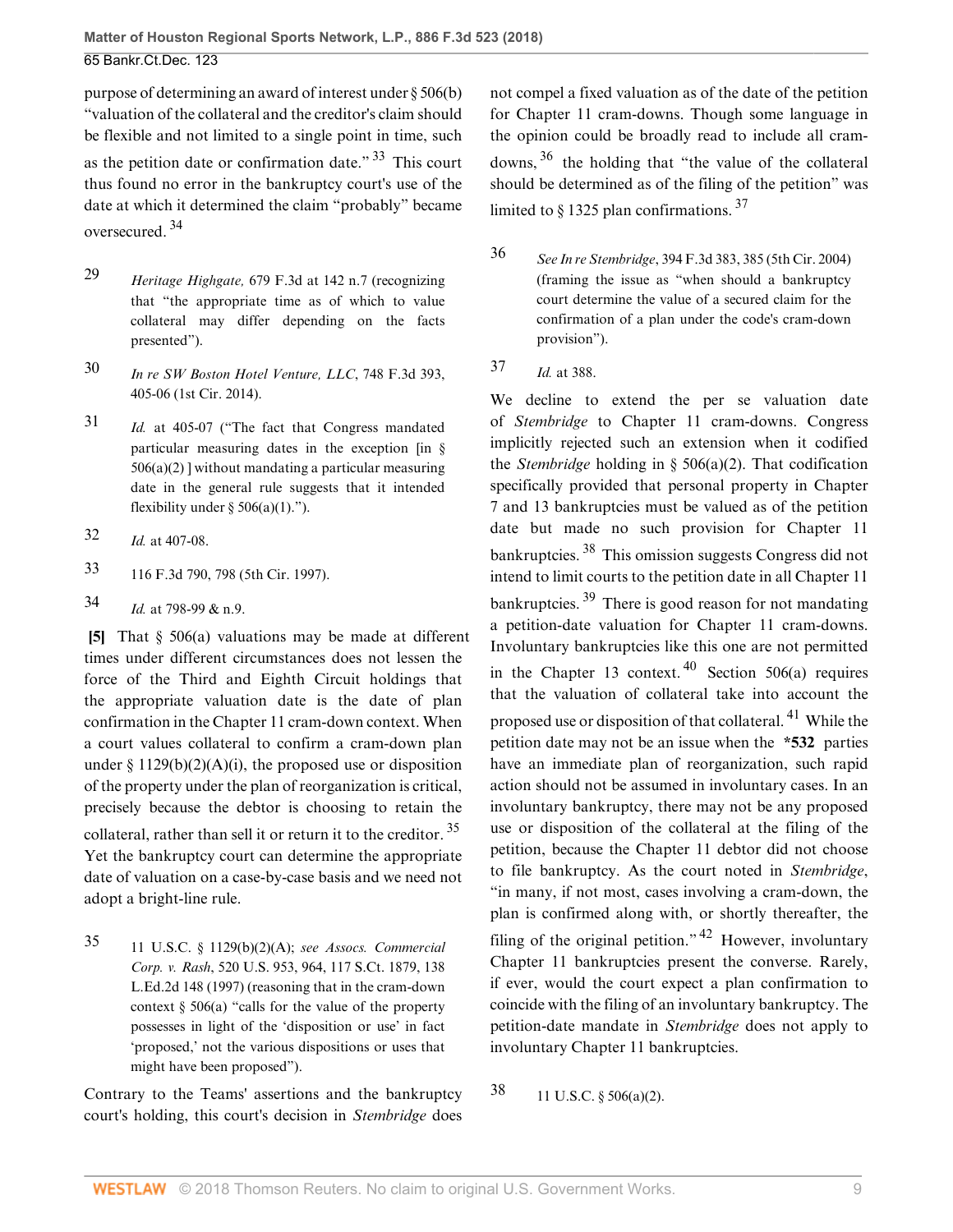- <span id="page-9-4"></span>[39](#page-8-17) *See [In re SW Boston Hotel Venture, LLC](http://www.westlaw.com/Link/Document/FullText?findType=Y&serNum=2033151608&pubNum=0000506&originatingDoc=Id6fbb8b0338811e8a054a06708233710&refType=RP&fi=co_pp_sp_506_406&originationContext=document&vr=3.0&rs=cblt1.0&transitionType=DocumentItem&contextData=(sc.PubAlert)#co_pp_sp_506_406)*, 748 F.3d [393, 406 \(1st Cir. 2014\)](http://www.westlaw.com/Link/Document/FullText?findType=Y&serNum=2033151608&pubNum=0000506&originatingDoc=Id6fbb8b0338811e8a054a06708233710&refType=RP&fi=co_pp_sp_506_406&originationContext=document&vr=3.0&rs=cblt1.0&transitionType=DocumentItem&contextData=(sc.PubAlert)#co_pp_sp_506_406) (explaining that [§ 506\(a\)\(2\)](http://www.westlaw.com/Link/Document/FullText?findType=L&pubNum=1000546&cite=11USCAS506&originatingDoc=Id6fbb8b0338811e8a054a06708233710&refType=SP&originationContext=document&vr=3.0&rs=cblt1.0&transitionType=DocumentItem&contextData=(sc.PubAlert)#co_pp_d86d0000be040) created an exception to the general rule set forth in  $\S$  506(a), and that the amendment "suggests that [Congress] intended flexibility under  $\S 506(a)(1)$ ").
- <span id="page-9-5"></span>[40](#page-8-18) [11 U.S.C. § 303.](http://www.westlaw.com/Link/Document/FullText?findType=L&pubNum=1000546&cite=11USCAS303&originatingDoc=Id6fbb8b0338811e8a054a06708233710&refType=LQ&originationContext=document&vr=3.0&rs=cblt1.0&transitionType=DocumentItem&contextData=(sc.PubAlert))
- <span id="page-9-6"></span>[41](#page-8-19) *Id.* § 506(a)(1).
- <span id="page-9-7"></span>[42](#page-8-20) *Stembridge*[, 394 F.3d at 386 n.6.](http://www.westlaw.com/Link/Document/FullText?findType=Y&serNum=2005804596&pubNum=0000506&originatingDoc=Id6fbb8b0338811e8a054a06708233710&refType=RP&fi=co_pp_sp_506_386&originationContext=document&vr=3.0&rs=cblt1.0&transitionType=DocumentItem&contextData=(sc.PubAlert)#co_pp_sp_506_386)

<span id="page-9-9"></span><span id="page-9-1"></span><span id="page-9-0"></span>**[\[6](#page-1-4)] [\[7\]](#page-1-1)** *[Stembridge](http://www.westlaw.com/Link/Document/FullText?findType=Y&serNum=2005804596&pubNum=0000506&originatingDoc=Id6fbb8b0338811e8a054a06708233710&refType=RP&originationContext=document&vr=3.0&rs=cblt1.0&transitionType=DocumentItem&contextData=(sc.PubAlert))* did not require the bankruptcy court to value Comcast's collateral as of the petition date. Neither the Code nor precedent requires this court to adopt any per se valuation date in the Chapter 11 cram-down context. We continue to follow the flexible approach to valuation timing that allows the bankruptcy court to take into account the development of the proceedings, as the value of the collateral may vary dramatically based on its proposed use under any given plan. [43](#page-9-8) The bankruptcy court stated that under a flexible approach it would still use the petition date to value the Agreement, so its erroneous reliance on *[Stembridge](http://www.westlaw.com/Link/Document/FullText?findType=Y&serNum=2005804596&pubNum=0000506&originatingDoc=Id6fbb8b0338811e8a054a06708233710&refType=RP&originationContext=document&vr=3.0&rs=cblt1.0&transitionType=DocumentItem&contextData=(sc.PubAlert))* is harmless. Nevertheless, we remand for a re-valuation of the Agreement because the bankruptcy court failed to value the collateral in light of its proposed use when it deducted all unpaid media fees from the value of the Agreement.

<span id="page-9-8"></span>[43](#page-9-9) *See, e.g.*, *In re Williams*[, 850 F.2d 250, 252-53 \(5th](http://www.westlaw.com/Link/Document/FullText?findType=Y&serNum=1988090537&pubNum=0000350&originatingDoc=Id6fbb8b0338811e8a054a06708233710&refType=RP&fi=co_pp_sp_350_252&originationContext=document&vr=3.0&rs=cblt1.0&transitionType=DocumentItem&contextData=(sc.PubAlert)#co_pp_sp_350_252) [Cir. 1988\)](http://www.westlaw.com/Link/Document/FullText?findType=Y&serNum=1988090537&pubNum=0000350&originatingDoc=Id6fbb8b0338811e8a054a06708233710&refType=RP&fi=co_pp_sp_350_252&originationContext=document&vr=3.0&rs=cblt1.0&transitionType=DocumentItem&contextData=(sc.PubAlert)#co_pp_sp_350_252) (affirming denial of plan confirmation when the sale of horses was proposed to satisfy unsecured claims under Chapter 11 cram-down provision based on bankruptcy court's finding that, given the depressed market and boarding costs, the value of the horses under the plan was not equal to the amount allowed of the creditor's claims, despite an earlier order that set a higher value).

### **IV**

<span id="page-9-2"></span>**[\[8](#page-2-0)]** The bankruptcy court erred in deducting the Teams' unpaid, waived media fees from the value of Comcast's collateral. In order to value the Agreement as of the petition date, the bankruptcy court first valued the Network's assets at the effective date of the Plan and allocated a proportional amount of that value to the Comcast Agreement. It then discounted that value back to the date of the petition using a discount rate provided by both experts, yielding a value for the Agreement of

\$54,274,470 as of the effective date of the Plan. The bankruptcy court then took the total amount of unpaid media fees that had accrued between the petition date and the effective date, discounted that to the value as of the petition date using the same discount rate, and subtracted it from the value of the Agreement, resulting in a value of zero that is "inconsequential" under [§ 1111\(b\)](http://www.westlaw.com/Link/Document/FullText?findType=L&pubNum=1000546&cite=11USCAS1111&originatingDoc=Id6fbb8b0338811e8a054a06708233710&refType=SP&originationContext=document&vr=3.0&rs=cblt1.0&transitionType=DocumentItem&contextData=(sc.PubAlert)#co_pp_a83b000018c76) and thus ineligible to be treated as an entirely secured claim. [44](#page-9-10)

# <span id="page-9-11"></span><span id="page-9-10"></span>[44](#page-9-11) [11 U.S.C. § 1111\(b\)\(1\)\(B\)\(i\)](http://www.westlaw.com/Link/Document/FullText?findType=L&pubNum=1000546&cite=11USCAS1111&originatingDoc=Id6fbb8b0338811e8a054a06708233710&refType=SP&originationContext=document&vr=3.0&rs=cblt1.0&transitionType=DocumentItem&contextData=(sc.PubAlert)#co_pp_7a55000082c76).

The first part of the bankruptcy court's valuation took into account the proposed use of the Agreement by the reorganized Network, then discounted that value back to the date of the petition. As discussed, this was permissible under the Code and this circuit's precedent. However, the subtraction of the media fees incurred during the bankruptcy is improper because it does not value the collateral in light of its proposed **\*533** use by the debtor and is an impermissible surcharge.

<span id="page-9-14"></span>Subtracting the Teams' unpaid media fees from the Agreement's value was error because it does not consider the collateral's value in light of the actual proposed post-reorganization use, as required by [§ 506\(a\)](http://www.westlaw.com/Link/Document/FullText?findType=L&pubNum=1000546&cite=11USCAS506&originatingDoc=Id6fbb8b0338811e8a054a06708233710&refType=SP&originationContext=document&vr=3.0&rs=cblt1.0&transitionType=DocumentItem&contextData=(sc.PubAlert)#co_pp_8b3b0000958a4) and the Supreme Court's decision in *[Rash](http://www.westlaw.com/Link/Document/FullText?findType=Y&serNum=1997126613&pubNum=0000780&originatingDoc=Id6fbb8b0338811e8a054a06708233710&refType=RP&originationContext=document&vr=3.0&rs=cblt1.0&transitionType=DocumentItem&contextData=(sc.PubAlert))*. [Section 506\(a\)](http://www.westlaw.com/Link/Document/FullText?findType=L&pubNum=1000546&cite=11USCAS506&originatingDoc=Id6fbb8b0338811e8a054a06708233710&refType=SP&originationContext=document&vr=3.0&rs=cblt1.0&transitionType=DocumentItem&contextData=(sc.PubAlert)#co_pp_8b3b0000958a4) commands that the collateral be valued in light of its proposed use by the reorganized debtor. [45](#page-9-12) Under the Plan, the Network will now be able to use the Agreement to generate revenue free and clear of the previously outstanding media-rights fees, as the Teams have agreed to waive them. Therefore, the value of the Agreement in the reorganized debtor's hands is unaffected by these waived fees. Subtracting those costs from the value of Comcast's collateral would value the Agreement in light of a hypothetical disposition of the property—i.e. liquidation—that will not occur.  $46$ 

- <span id="page-9-15"></span><span id="page-9-12"></span>[45](#page-9-14) *Id.* § 506(a)(1) ("Such value shall be determined in light of the purpose of the valuation and of the proposed disposition or use of such property.").
- <span id="page-9-13"></span>[46](#page-9-15) *See [Assocs. Commercial Corp. v. Rash](http://www.westlaw.com/Link/Document/FullText?findType=Y&serNum=1997126613&pubNum=0000708&originatingDoc=Id6fbb8b0338811e8a054a06708233710&refType=RP&originationContext=document&vr=3.0&rs=cblt1.0&transitionType=DocumentItem&contextData=(sc.PubAlert))*, 520 U.S. 953, [963-964, 117 S.Ct. 1879, 138 L.Ed.2d 148 \(1997\)](http://www.westlaw.com/Link/Document/FullText?findType=Y&serNum=1997126613&pubNum=0000708&originatingDoc=Id6fbb8b0338811e8a054a06708233710&refType=RP&originationContext=document&vr=3.0&rs=cblt1.0&transitionType=DocumentItem&contextData=(sc.PubAlert)) (confining the [§ 506\(a\)](http://www.westlaw.com/Link/Document/FullText?findType=L&pubNum=1000546&cite=11USCAS506&originatingDoc=Id6fbb8b0338811e8a054a06708233710&refType=SP&originationContext=document&vr=3.0&rs=cblt1.0&transitionType=DocumentItem&contextData=(sc.PubAlert)#co_pp_8b3b0000958a4) inquiry to the actual proposed use or disposition of the property).

<span id="page-9-16"></span><span id="page-9-3"></span>**[\[9](#page-2-1)]** The Supreme Court's decision in *[Rash](http://www.westlaw.com/Link/Document/FullText?findType=Y&serNum=1997126613&pubNum=0000780&originatingDoc=Id6fbb8b0338811e8a054a06708233710&refType=RP&originationContext=document&vr=3.0&rs=cblt1.0&transitionType=DocumentItem&contextData=(sc.PubAlert))* confirms that bankruptcy court valuations must be based on actual use. [47](#page-10-5) Valuing Comcast's collateral based on fees that will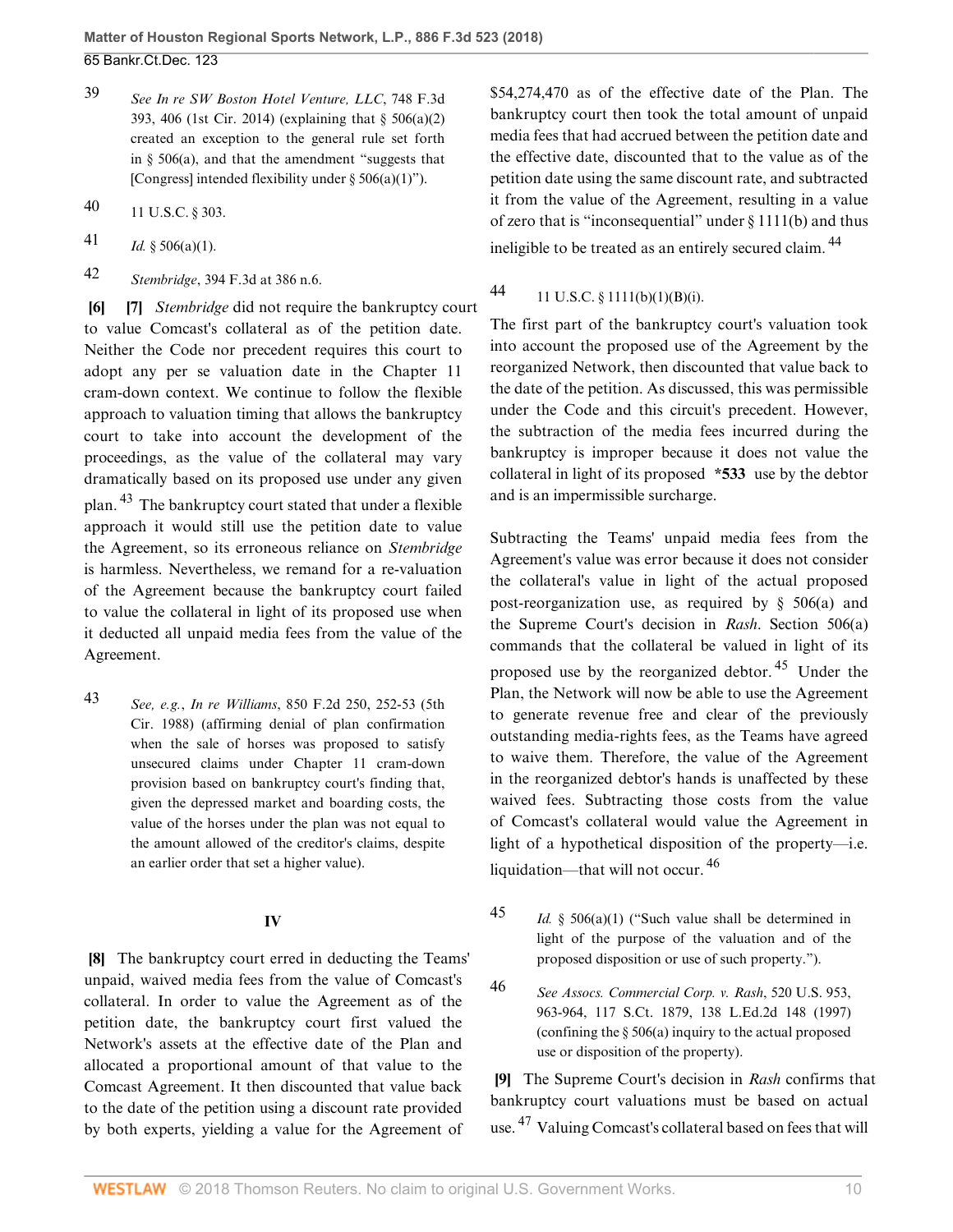never be paid is inappropriate. The costs will not be borne by the Network and therefore are not deductible from the collateral the Network retains under the Plan. Though the Teams are correct that retained assets must be valued for both their positive and negative values, the Plan eliminates the media-rights fees that the bankruptcy court deducted from the Agreement's value. Thus, the waived fees are not appropriately considered in valuing the Agreement in light of its proposed use by the reorganized debtor. The bankruptcy court erred in adjusting the valuation of the collateral to reflect costs that will not be incurred under the Plan as actually proposed.

<span id="page-10-5"></span>[47](#page-9-16) *Id.* [at 963](http://www.westlaw.com/Link/Document/FullText?findType=Y&serNum=1997126613&pubNum=0000780&originatingDoc=Id6fbb8b0338811e8a054a06708233710&refType=RP&fi=co_pp_sp_780_963&originationContext=document&vr=3.0&rs=cblt1.0&transitionType=DocumentItem&contextData=(sc.PubAlert)#co_pp_sp_780_963) ("[A]ctual use, rather than a foreclosure sale that will not take place, is the proper guide.").

<span id="page-10-2"></span><span id="page-10-1"></span><span id="page-10-0"></span>**[\[10](#page-2-2)] [\[11](#page-2-3)] [\[12](#page-3-1)]** Additionally, subtracting the mediarights fees—an administrative expense—from the value of the collateral is an impermissible surcharge. "The general rule in bankruptcy is that administrative expenses cannot be satisfied out of collateral property, 'but must be borne out of the unencumbered assets of the estate.' " <sup>[48](#page-10-6)</sup> Carved out in [11 U.S.C. § 506\(c\)](http://www.westlaw.com/Link/Document/FullText?findType=L&pubNum=1000546&cite=11USCAS506&originatingDoc=Id6fbb8b0338811e8a054a06708233710&refType=SP&originationContext=document&vr=3.0&rs=cblt1.0&transitionType=DocumentItem&contextData=(sc.PubAlert)#co_pp_4b24000003ba5) is a narrow exception that allows for recovery of expenditures out of a creditor's collateral if the expenses are (1) necessary; (2) reasonable; and (3) benefit the creditor.  $49$ 

- <span id="page-10-9"></span><span id="page-10-6"></span>[48](#page-10-8) *In re Domistyle, Inc.*[, 811 F.3d 691, 695 \(5th Cir. 2015\)](http://www.westlaw.com/Link/Document/FullText?findType=Y&serNum=2037906532&pubNum=0000506&originatingDoc=Id6fbb8b0338811e8a054a06708233710&refType=RP&fi=co_pp_sp_506_695&originationContext=document&vr=3.0&rs=cblt1.0&transitionType=DocumentItem&contextData=(sc.PubAlert)#co_pp_sp_506_695) (quoting 4 COLLIER ON BANKRUPTCY ¶ 506.05 (16th ed. 2015) ).
- <span id="page-10-7"></span>[49](#page-10-9) [11 U.S.C. § 506\(c\)](http://www.westlaw.com/Link/Document/FullText?findType=L&pubNum=1000546&cite=11USCAS506&originatingDoc=Id6fbb8b0338811e8a054a06708233710&refType=SP&originationContext=document&vr=3.0&rs=cblt1.0&transitionType=DocumentItem&contextData=(sc.PubAlert)#co_pp_4b24000003ba5) ("The trustee may recover from property securing an allowed secured claim the reasonable, necessary costs and expenses of preserving, or disposing of, such property to the extent of any benefit to the holder of such claim."); *Domistyle*[, 811 F.3d at 695](http://www.westlaw.com/Link/Document/FullText?findType=Y&serNum=2037906532&pubNum=0000506&originatingDoc=Id6fbb8b0338811e8a054a06708233710&refType=RP&fi=co_pp_sp_506_695&originationContext=document&vr=3.0&rs=cblt1.0&transitionType=DocumentItem&contextData=(sc.PubAlert)#co_pp_sp_506_695) (quoting *[In re Delta](http://www.westlaw.com/Link/Document/FullText?findType=Y&serNum=1991031374&pubNum=0000350&originatingDoc=Id6fbb8b0338811e8a054a06708233710&refType=RP&fi=co_pp_sp_350_76&originationContext=document&vr=3.0&rs=cblt1.0&transitionType=DocumentItem&contextData=(sc.PubAlert)#co_pp_sp_350_76) Towers, Ltd.*[, 924 F.2d 74, 76 \(5th Cir. 1991\)](http://www.westlaw.com/Link/Document/FullText?findType=Y&serNum=1991031374&pubNum=0000350&originatingDoc=Id6fbb8b0338811e8a054a06708233710&refType=RP&fi=co_pp_sp_350_76&originationContext=document&vr=3.0&rs=cblt1.0&transitionType=DocumentItem&contextData=(sc.PubAlert)#co_pp_sp_350_76) ).

However, even if the fees were necessary and reasonable, the Network never paid the Teams, and never will under the Plan. While this Court has approved orders requiring payment of expenses incurred, [50](#page-10-10) it has never authorized charging a secured creditor for an expense that was never and would never be paid under the **\*534** reorganization plan. The Fourth Circuit has held that "no  $\S$  506(c) 'recovery should be permitted if the expenditure was ... the independent duty of the debtor, debtor in possession or trustee to maintain its property (even if the value of the <span id="page-10-13"></span>collateral increased as an incidental result thereof).' " <sup>[51](#page-10-11)</sup> In this case, the fees were incurred by the debtor Network, which was obligated to pay the Teams the media-rights fees under that agreement.

## <span id="page-10-10"></span>[50](#page-10-12) *See, e.g.*, *[In re Senior-G & A Operating Co.](http://www.westlaw.com/Link/Document/FullText?findType=Y&serNum=1992065088&pubNum=0000350&originatingDoc=Id6fbb8b0338811e8a054a06708233710&refType=RP&fi=co_pp_sp_350_1299&originationContext=document&vr=3.0&rs=cblt1.0&transitionType=DocumentItem&contextData=(sc.PubAlert)#co_pp_sp_350_1299)*, 957 F.2d [1290, 1299-1300 \(5th Cir. 1992\).](http://www.westlaw.com/Link/Document/FullText?findType=Y&serNum=1992065088&pubNum=0000350&originatingDoc=Id6fbb8b0338811e8a054a06708233710&refType=RP&fi=co_pp_sp_350_1299&originationContext=document&vr=3.0&rs=cblt1.0&transitionType=DocumentItem&contextData=(sc.PubAlert)#co_pp_sp_350_1299)

<span id="page-10-11"></span>[51](#page-10-13) *In re K & L Lakeland, Inc.*[, 128 F.3d 203, 210 \(4th Cir.](http://www.westlaw.com/Link/Document/FullText?findType=Y&serNum=1997212502&pubNum=0000506&originatingDoc=Id6fbb8b0338811e8a054a06708233710&refType=RP&fi=co_pp_sp_506_210&originationContext=document&vr=3.0&rs=cblt1.0&transitionType=DocumentItem&contextData=(sc.PubAlert)#co_pp_sp_506_210) [1997\)](http://www.westlaw.com/Link/Document/FullText?findType=Y&serNum=1997212502&pubNum=0000506&originatingDoc=Id6fbb8b0338811e8a054a06708233710&refType=RP&fi=co_pp_sp_506_210&originationContext=document&vr=3.0&rs=cblt1.0&transitionType=DocumentItem&contextData=(sc.PubAlert)#co_pp_sp_506_210) (quoting 3 COLLIER ON BANKRUPTCY ¶ 506.06 (15th ed. 1996) (requiring an actual expenditure of money for a 506(c) surcharge) ).

<span id="page-10-17"></span><span id="page-10-16"></span><span id="page-10-4"></span><span id="page-10-3"></span>**[\[13](#page-3-2)] [\[14](#page-3-3)]** Furthermore, to benefit the creditor, the expenses must be "directly related to preserving or enhancing" that encumbered property.<sup>[52](#page-10-14)</sup> While costs incurred to preserve the value of the estate are not categorically excluded, this Circuit requires a determination of "how much benefit the secured creditor actually received." [53](#page-10-15) In this case, that benefit would be zero, because the court determined that, after subtracting the media-rights fees, the value of the Agreement was zero—the same value it would have had in liquidation. Accordingly, the media-fees waiver did not benefit Comcast given the bankruptcy court's valuation.

- <span id="page-10-14"></span><span id="page-10-8"></span>[52](#page-10-16) *Domistyle*[, 811 F.3d at 698](http://www.westlaw.com/Link/Document/FullText?findType=Y&serNum=2037906532&pubNum=0000506&originatingDoc=Id6fbb8b0338811e8a054a06708233710&refType=RP&fi=co_pp_sp_506_698&originationContext=document&vr=3.0&rs=cblt1.0&transitionType=DocumentItem&contextData=(sc.PubAlert)#co_pp_sp_506_698) (emphasis omitted).
- <span id="page-10-15"></span>[53](#page-10-17) *Id.* [at 700.](http://www.westlaw.com/Link/Document/FullText?findType=Y&serNum=2037906532&pubNum=0000506&originatingDoc=Id6fbb8b0338811e8a054a06708233710&refType=RP&fi=co_pp_sp_506_700&originationContext=document&vr=3.0&rs=cblt1.0&transitionType=DocumentItem&contextData=(sc.PubAlert)#co_pp_sp_506_700)

The unpaid media-rights fees should not have been incorporated into the valuation of Comcast's collateral. The fees will never be paid under the Plan, and thus cannot be attributed to the value of the Agreement in light of its "proposed use." Moreover, the fees incurred by the Network to preserve its media rights and facilitate reorganization did not inure to Comcast's benefit. The Agreement must be valued in light of the Plan, without recourse to hypothetical situations which are neither proposed nor likely in this Chapter 11 cram-down.

\* \* \*

<span id="page-10-12"></span>For the foregoing reasons, we REMAND this case to the bankruptcy court for a re-valuation of the collateral in light of the Plan.

### **All Citations**

886 F.3d 523, 65 Bankr.Ct.Dec. 123